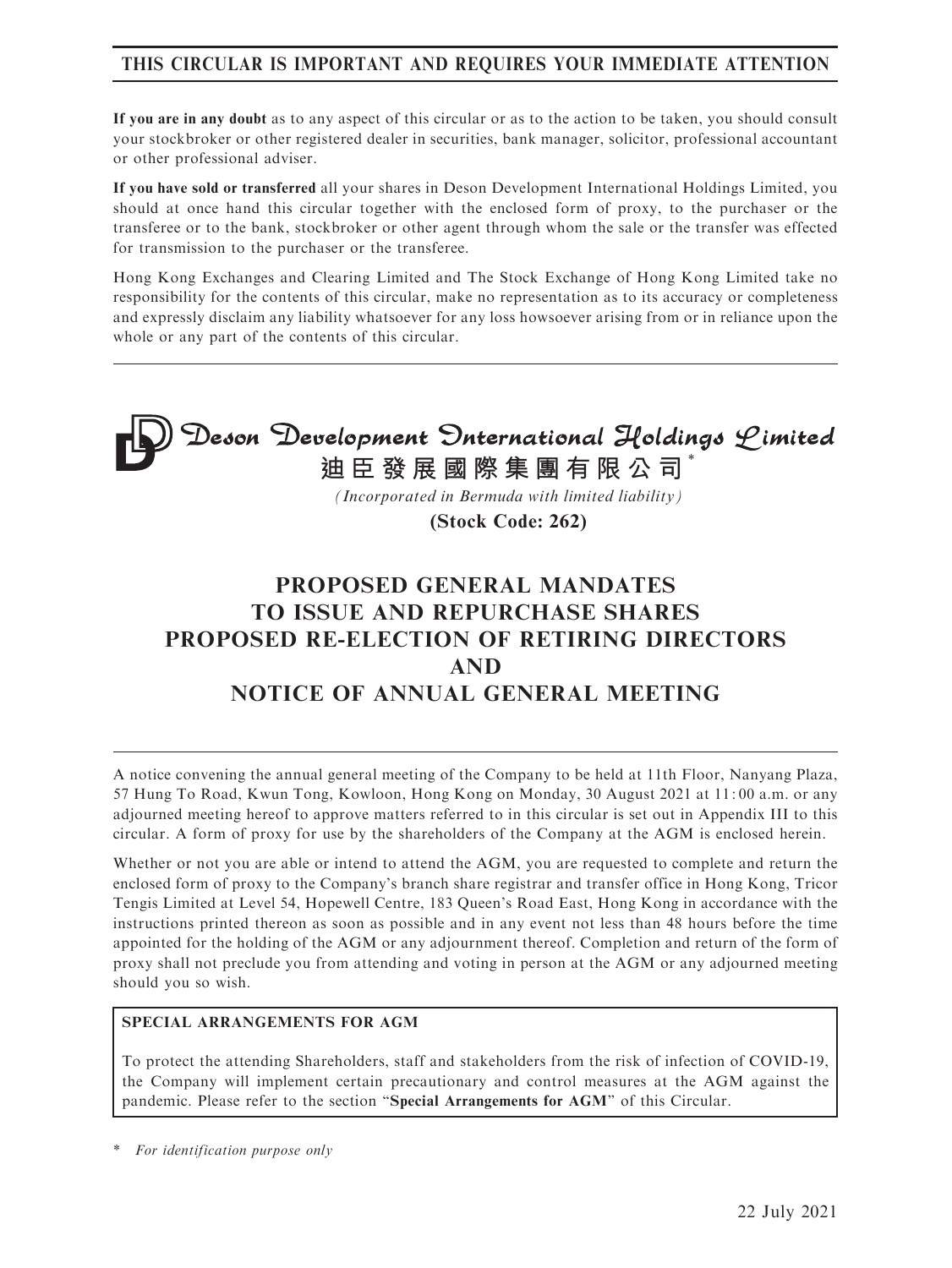# **CONTENTS**

# Page

|               |                                                 | ii             |  |
|---------------|-------------------------------------------------|----------------|--|
|               |                                                 |                |  |
|               |                                                 |                |  |
| 1.            |                                                 | $\overline{3}$ |  |
| 2.            |                                                 | $\overline{3}$ |  |
| $\mathcal{E}$ |                                                 | $\overline{4}$ |  |
| 4.            |                                                 | 5              |  |
| 5.            |                                                 | 9              |  |
| 6.            |                                                 | 9              |  |
| 7.            |                                                 | 9              |  |
| 8.            |                                                 | 10             |  |
| 9.            |                                                 | 10             |  |
|               |                                                 | 11             |  |
|               |                                                 | 14             |  |
|               | Appendix III — Notice of Annual General Meeting | 17             |  |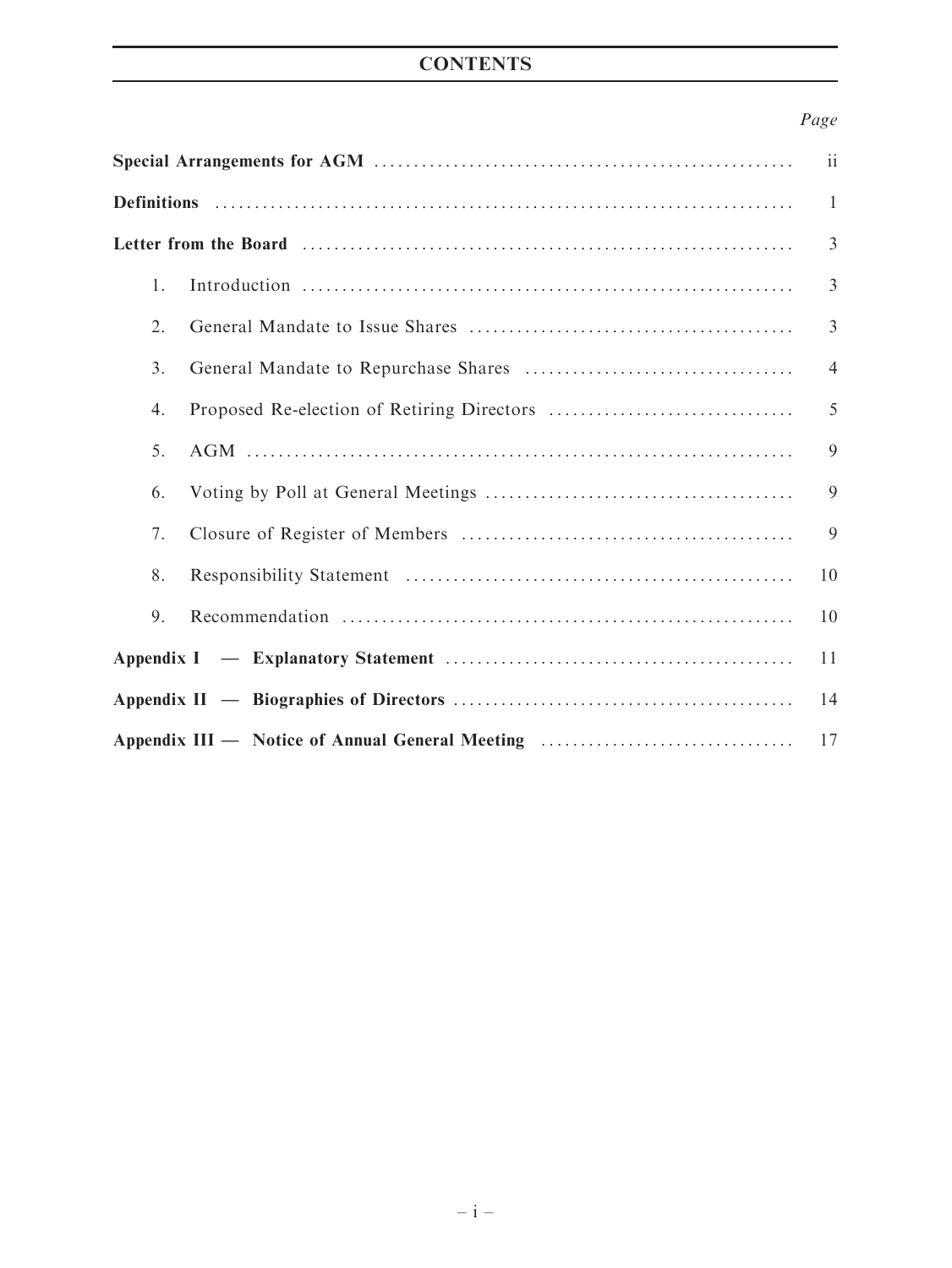#### SPECIAL ARRANGEMENTS FOR AGM

Maintaining social distancing is key to control the spread of COVID-19 in Hong Kong. The Company strongly encourages Shareholders to participate by voting by proxy in advance of the AGM.

All resolutions proposed at the AGM will be decided on a poll. Shareholders are encouraged to exercise their rights to vote at the AGM by appointing the Chairman of the AGM as their proxy to vote on the proposed resolutions at the AGM instead of attending the AGM in person. Physical attendance is not necessary for the purpose of exercising rights of Shareholders.

#### Completion and return of the form of proxy will not preclude Shareholders from attending and voting in person at the AGM or any adjournment thereof should they so wish.

Non-registered Shareholders whose Shares are held through banks, brokers, custodians or Hong Kong Securities Clearing Company Limited should consult directly with their banks or brokers or custodians (as the case may be) to assist them in the appointment of proxy.

#### Shareholders are strongly encouraged to cast their votes by submitting a proxy form appointing the Chairman of the AGM as their proxy.

To protect the attending Shareholders, staff and stakeholders from the risk of infection of COVID-19, the Company will implement the following precautionary and control measures at the AGM against the pandemic:

- (i) Compulsory body temperature check
- (ii) Compulsory wearing of surgical facial masks
- (iii) Mandatory health declaration
- (iv) Maintaining a safe distance between seats
- (v) No provision of refreshments or beverages
- (vi) No distribution of coupons for subsequent consumption

Should anyone seeking to attend the AGM decline to submit to these requirements or be found to be suffering from a fever (i.e. having a body temperature of over 37.5 degrees Celsius) or otherwise unwell, the Company reserves the right to refuse such person's admission to the AGM.

Subject to the development of COVID-19, the Company may change the AGM arrangements at short notice and may issue further announcement as appropriate. Shareholders should check the Company's website (www.deson.com) for updates on the latest arrangement of the AGM.

The Company believes that these measures are necessary and appropriate in light of the current pandemic. If any Shareholders has any question relating to the AGM, please contact the Company's branch share registrar in Hong Kong, Tricor Tengis Limited of Level 54, Hopewell Centre, 183 Queen's Road East, Hong Kong.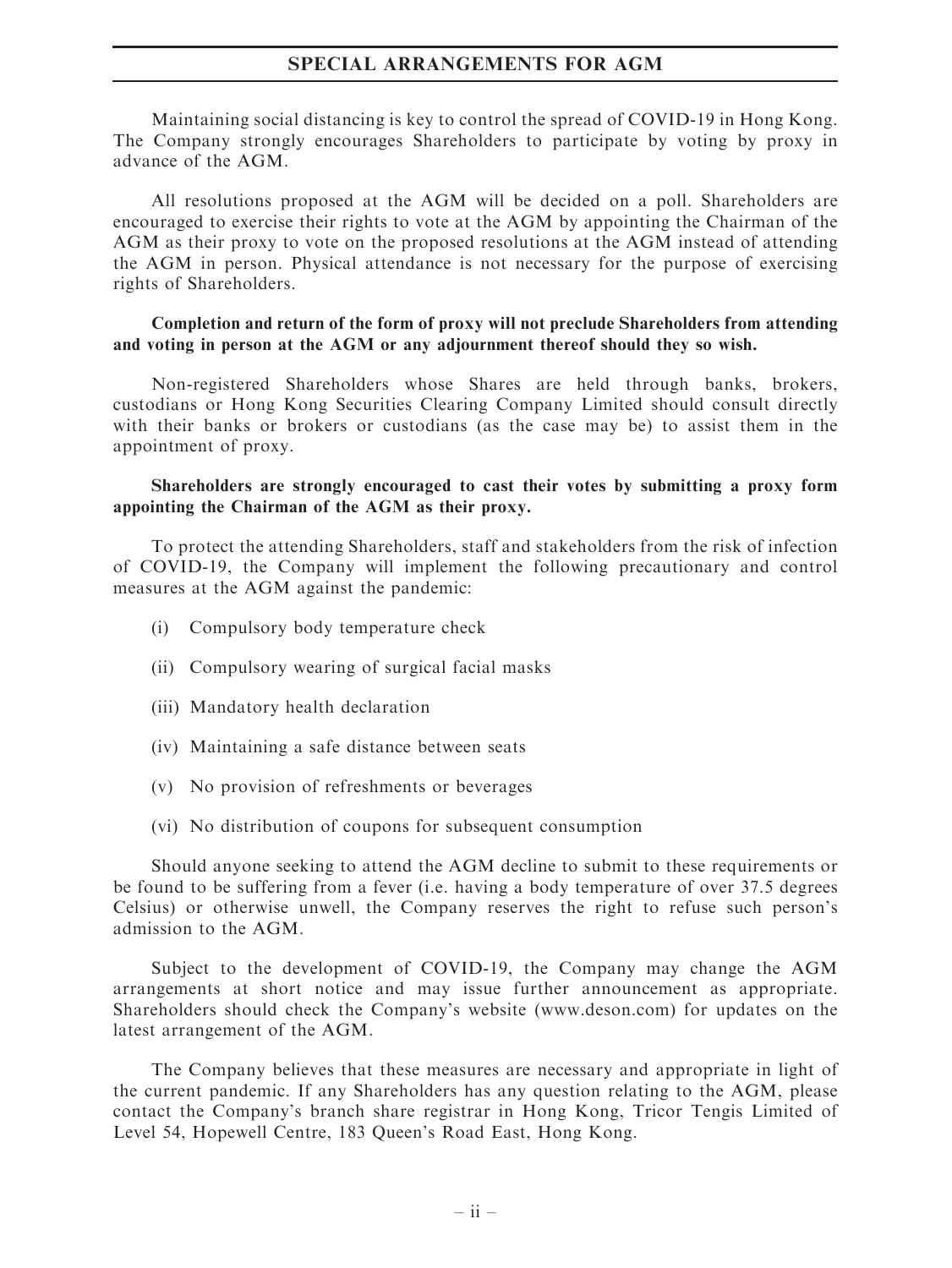# DEFINITIONS

In this circular, unless the context otherwise requires, the following terms and expressions have the following meanings:

| "AGM"                                     | the annual general meeting of the Company to be held at 11th<br>Floor, Nanyang Plaza, 57 Hung To Road, Kwun Tong,<br>Kowloon, Hong Kong, on Monday, 30 August 2021 at 11:00<br>a.m. or any adjournment thereof;                                                                                                                                                                                                                                                                                                                              |  |  |
|-------------------------------------------|----------------------------------------------------------------------------------------------------------------------------------------------------------------------------------------------------------------------------------------------------------------------------------------------------------------------------------------------------------------------------------------------------------------------------------------------------------------------------------------------------------------------------------------------|--|--|
| "associate" or "close<br>$associate(s)$ " | has the meaning as defined in the Listing Rules;                                                                                                                                                                                                                                                                                                                                                                                                                                                                                             |  |  |
| "Board"                                   | the board of Directors;                                                                                                                                                                                                                                                                                                                                                                                                                                                                                                                      |  |  |
| "Bye-Laws"                                | the bye-laws of the Company (as amended from time to time);                                                                                                                                                                                                                                                                                                                                                                                                                                                                                  |  |  |
| "Company"                                 | Deson Development International Holdings Limited,<br>an<br>exempted company incorporated in Bermuda with limited<br>liability and the shares of which are listed on the Main Board<br>of the Stock Exchange (Stock Code: 262);                                                                                                                                                                                                                                                                                                               |  |  |
| "core connected<br>person"                | has the meaning as defined in the Listing Rules;                                                                                                                                                                                                                                                                                                                                                                                                                                                                                             |  |  |
| "COVID-19"                                | the coronavirus disease 2019;                                                                                                                                                                                                                                                                                                                                                                                                                                                                                                                |  |  |
| "Directors"                               | the directors of the Company;                                                                                                                                                                                                                                                                                                                                                                                                                                                                                                                |  |  |
| "Group"                                   | the Company and its subsidiaries;                                                                                                                                                                                                                                                                                                                                                                                                                                                                                                            |  |  |
| "HK\$"                                    | HK dollars, the lawful currency in Hong Kong;                                                                                                                                                                                                                                                                                                                                                                                                                                                                                                |  |  |
| "Hong Kong"                               | the Hong Kong Special Administrative Region of the People's<br>Republic of China;                                                                                                                                                                                                                                                                                                                                                                                                                                                            |  |  |
| "Issue Mandate"                           | the general and unconditional mandate proposed to be granted<br>to the Directors at the AGM to exercise all the power to allot,<br>issue and otherwise deal with Shares with an aggregate nominal<br>amount not exceeding 20% of the aggregate nominal amount of<br>the share capital of the Company in issue as at the date of the<br>passing of the resolution granting such mandate (such mandate<br>to be extended to Shares with the nominal amount of any Shares<br>repurchased by the Company pursuant to the Repurchase<br>Mandate); |  |  |
| "Latest Practicable<br>Date"              | Monday, 19 July 2021, being the latest practicable date for<br>ascertaining certain information included in this circular;                                                                                                                                                                                                                                                                                                                                                                                                                   |  |  |
| "Listing Rules"                           | the Rules Governing the Listing of Securities on the Stock<br>Exchange;                                                                                                                                                                                                                                                                                                                                                                                                                                                                      |  |  |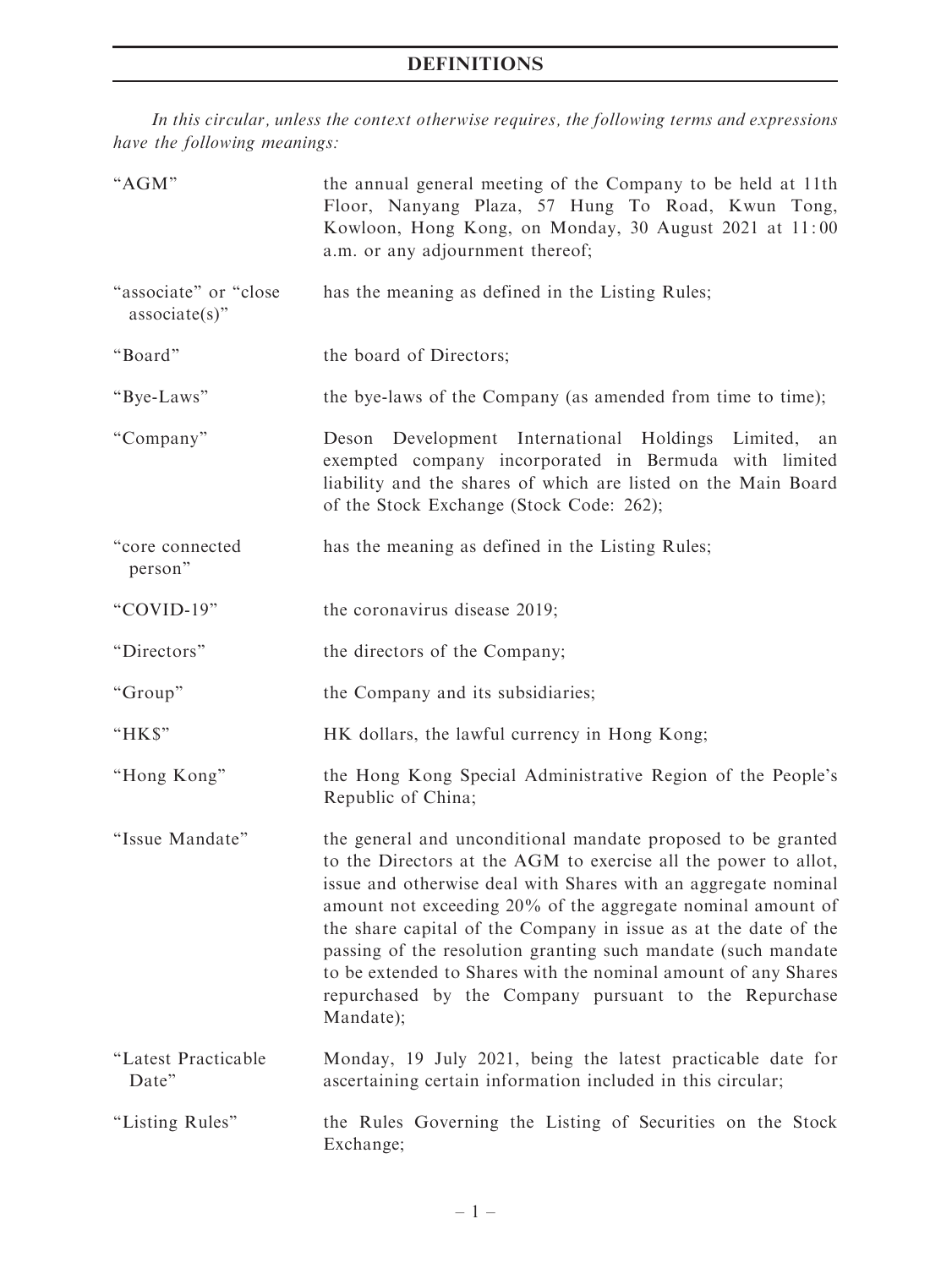# DEFINITIONS

| "PRC"                | the People's Republic of China;                                                                                                                                                                                                                                                                                                                      |  |  |  |
|----------------------|------------------------------------------------------------------------------------------------------------------------------------------------------------------------------------------------------------------------------------------------------------------------------------------------------------------------------------------------------|--|--|--|
| "Repurchase Mandate" | the general and unconditional mandate proposed to be granted<br>to the Directors at the AGM to repurchase Shares on the Stock<br>Exchange with an aggregate nominal amount up to $10\%$ of the<br>aggregate nominal amount of the share capital of the Company<br>in issue as at the date of the passing of the resolution granting<br>such mandate; |  |  |  |
| "SFO"                | Securities and Futures Ordinance (Chapter 571 of the Laws of<br>Hong Kong);                                                                                                                                                                                                                                                                          |  |  |  |
| "Share(s)"           | share(s) in the issued share capital of the Company;                                                                                                                                                                                                                                                                                                 |  |  |  |
| "Shareholders"       | holders of Shares;                                                                                                                                                                                                                                                                                                                                   |  |  |  |
| "Stock Exchange"     | The Stock Exchange of Hong Kong Limited; and                                                                                                                                                                                                                                                                                                         |  |  |  |
| "Takeovers Code"     | the Code on Takeovers and Mergers published by the Securities<br>and Futures Commission.                                                                                                                                                                                                                                                             |  |  |  |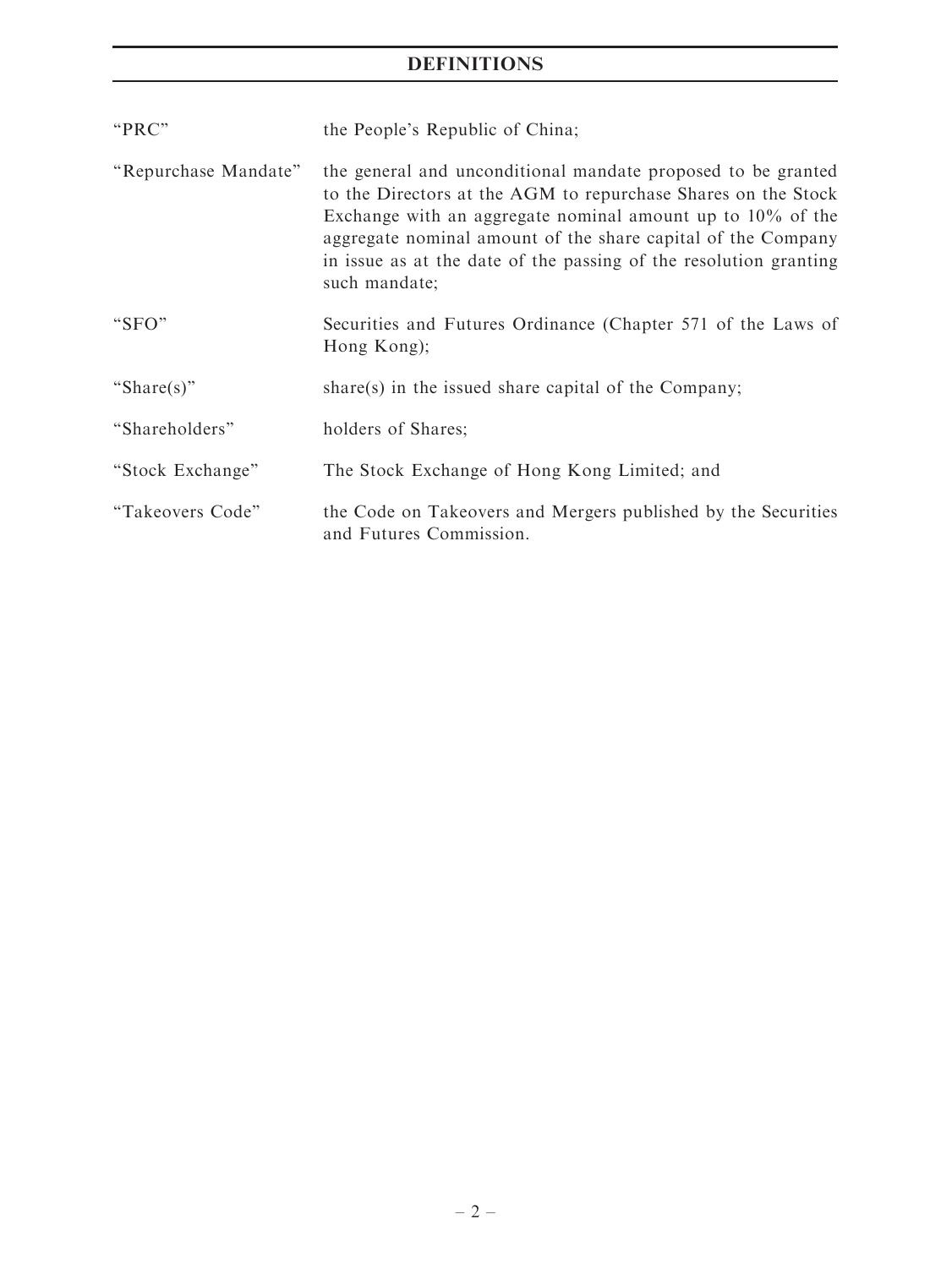# $\mathfrak{D}$ eson  $\mathfrak{D}$ evelopment  $\mathfrak{D}$ nternational Holdings  $\mathfrak{L}$ imited **迪臣發展國際集團有限公司** \*

*(Incorporated in Bermuda with limited liability)*

**(Stock Code: 262)**

Executive Directors: Mr. Tjia Boen Sien (Managing Director & Chairman) Mr. Wang Jing Ning Mr. Tjia Wai Yip, William

Independent non-executive Directors: Dr. Ho Chung Tai, Raymond Ir Siu Man Po Mr. Siu Kam Chau

Registered office: Victoria Place 5th Floor 31 Victoria Street Hamilton HM10 Bermuda

Principal place of business in Hong Kong: 11th Floor, Nanyang Plaza 57 Hung To Road, Kwun Tong Kowloon Hong Kong

22 July 2021

To the Shareholders

Dear Sirs,

# PROPOSED GENERAL MANDATES TO ISSUE AND REPURCHASE SHARES PROPOSED RE-ELECTION OF RETIRING DIRECTORS AND NOTICE OF ANNUAL GENERAL MEETING

### 1. INTRODUCTION

The purpose of this circular is to provide the Shareholders with all the information reasonably necessary to enable them to make an informed decision on whether to vote for or against the above proposed matters which include, inter alia, (i) the grant of the Issue Mandate and Repurchase Mandate; (ii) the proposed re-election of retiring Directors; and (iii) to send you the notice of the AGM.

#### 2. GENERAL MANDATE TO ISSUE SHARES

At the annual general meeting of the Company held on 17 August 2020, a general and unconditional mandate was given by the Shareholders to the Directors to exercise the powers of the Company to allot, issue and deal with Shares. Such mandate would lapse on

\* For identification purpose only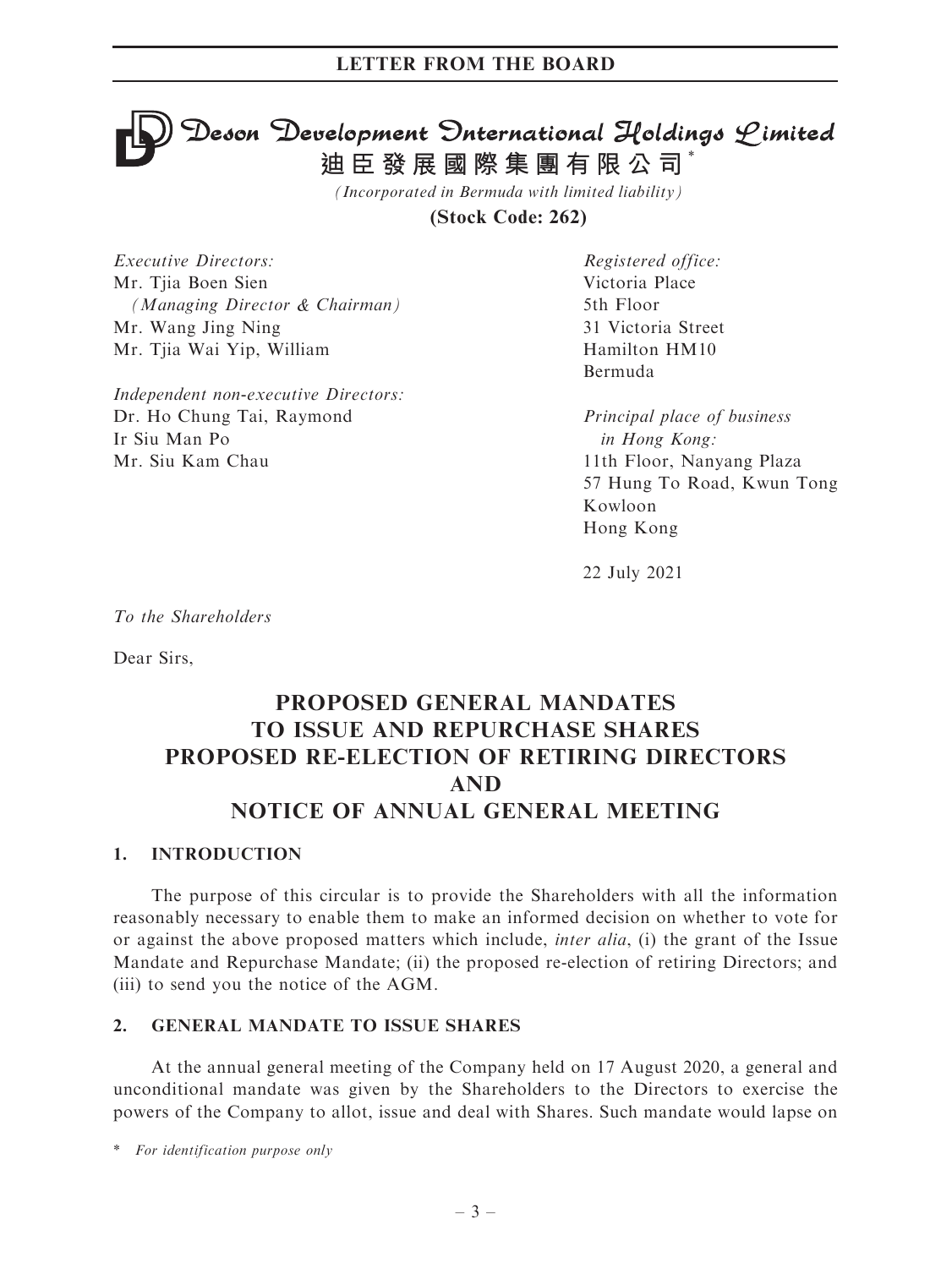the earliest of: (i) the conclusion of the forthcoming annual general meeting of the Company; (ii) the expiration of the period within which the forthcoming annual general meeting of the Company is required by the Bye-Laws or any applicable laws of Bermuda to be held; or (iii) the revocation or variation of the authority by an ordinary resolution of the Shareholders in general meeting. In order to ensure that the flexibility and discretion be given to the Directors in the event that it becomes desirable to allot, issue and deal with the Shares of the Company, approval is being sought from the Shareholders for the granting of the Issue Mandate to the Directors to allot, issue and deal with the Shares up to a maximum of 20 per cent. of the total nominal amount of the share capital of the Company in issue as at the date of the passing of the ordinary resolution set out as resolution numbered 5(A) in the notice convening the AGM and adding to such general mandate any Shares representing the aggregate nominal amount of the Shares repurchased by the Company under the Repurchase Mandate. If the resolution is passed and no Share is repurchased by the Company, exercise in full of the Issue Mandate (on the basis of 977,880,400 Shares in issue at the Latest Practicable Date) would result in up to 195,576,080 new Shares being allotted, issued and dealt with by the Company. The authority granted under the Issue Mandate to the Directors will be valid until the earliest of (i) the conclusion of the next annual general meeting of the Company; (ii) the expiration of the period within which the next annual general meeting of the Company is required by the Bye-Laws or any applicable law to be held; or (iii) the date on which the authority given under the Issue Mandate is revoked or varied by an ordinary resolution of the Shareholders in general meeting.

#### 3. GENERAL MANDATE TO REPURCHASE SHARES

At the annual general meeting of the Company held on 17 August 2020, a general and unconditional mandate was given by the Shareholders to the Directors to exercise the powers of the Company to repurchase Shares. Such mandate will lapse on the earliest of: (i) the conclusion of the forthcoming annual general meeting of the Company; (ii) the expiration of the period within which the forthcoming annual general meeting of the Company is required by the Bye-Laws or any applicable laws of Bermuda to be held; or (iii) the revocation or variation of the authority by an ordinary resolution of the Shareholders in general meeting. A resolution to grant the Directors the Repurchase Mandate will be proposed at the AGM to enable the Directors to exercise the powers of the Company to repurchase its own issued and fully paid Shares up to a maximum of 10 per cent. of the share capital of the Company in issue as at the date of the passing of the ordinary resolution set out as resolution numbered  $5(B)$  in the notice convening the AGM. The authority granted under the Repurchase Mandate to the Directors will be valid until (i) the conclusion of the next annual general meeting of the Company; or (ii) the expiration of the period within which the next annual general meeting of the Company is required by the Bye-Laws or any applicable law to be held; or (iii) the date on which the authority given under the Repurchase Mandate is revoked or varied by an ordinary resolution of the Shareholders in general meeting (whichever is the earliest). The notice convening the AGM is set out in Appendix III to this circular. The Company at present has no immediate plan to exercise the Repurchase Mandate.

An explanatory statement as required by the Listing Rules to provide the requisite information on the Repurchase Mandate is set out in Appendix I to this circular.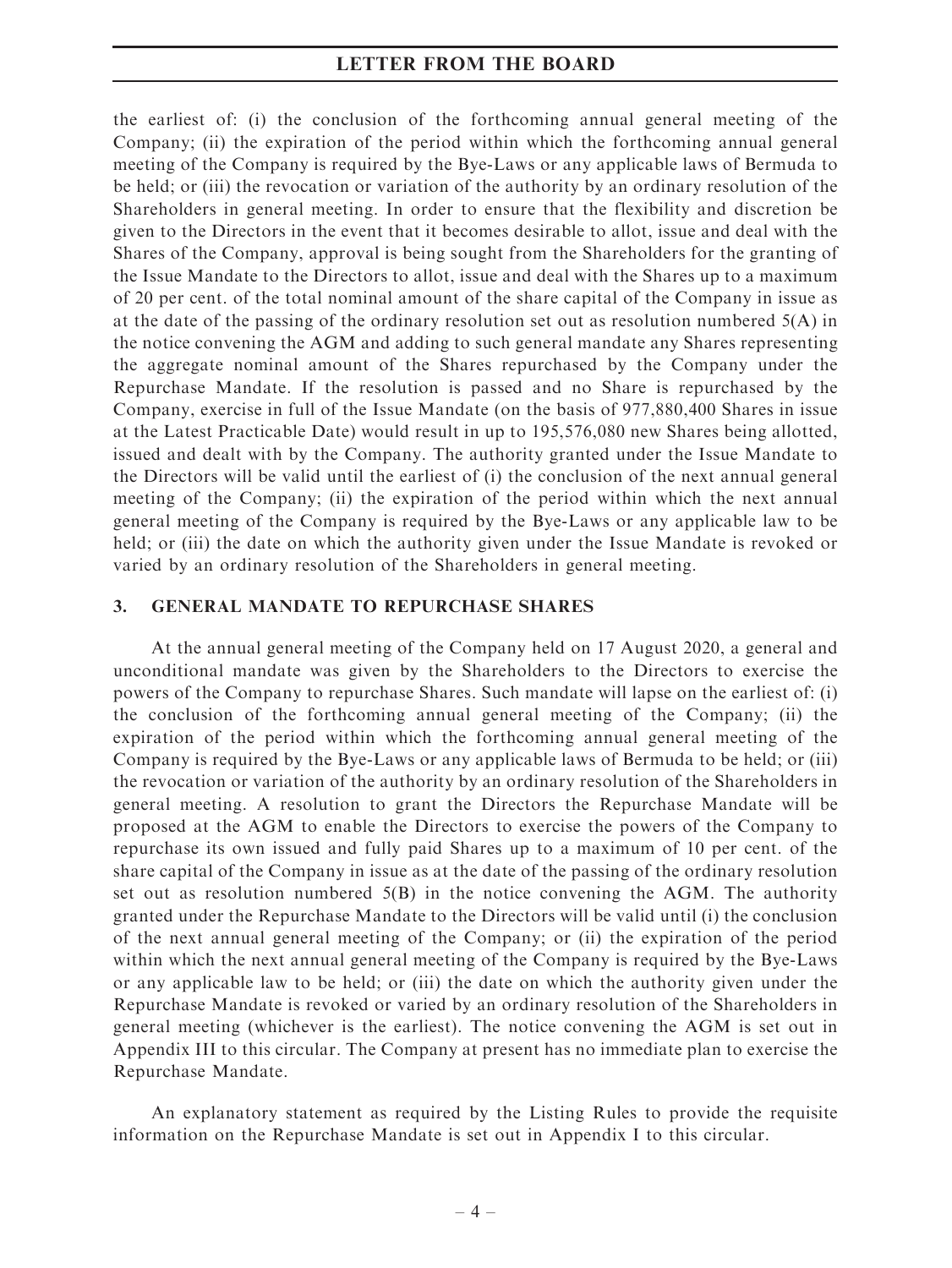#### 4. PROPOSED RE-ELECTION OF RETIRING DIRECTORS

The Company has stated in the annual report of the Company for the year ended 31 March 2021 that the Directors retiring by rotation are Mr. Wang Jing Ning (executive Director) and Ir Siu Man Po (Independent non-executive Director), who are willing to put themselves up for re-election at the AGM.

Ir Siu Man Po (''Ir Siu'') was appointed as an independent non-executive Director (''INED'') of the Company in September 2001. He has served the Company for more than 20 years as of the Latest Practicable Date and will retire by rotation at the AGM. The Board intends to further appoint Ir Siu as an INED. Pursuant to Code Provision A.4.3 of the Corporate Governance Code set out in Appendix 14 to the Listing Rules, if an independent non-executive director serves more than 9 years, his further appointment should be subject to a separate resolution to be approved by shareholders, and the papers to shareholders accompanying that resolution should include the reasons why the board believes he is still independent and should be re-elected. The Nomination Committee of the Board has reviewed and assessed the independence of the INED, and satisfied that Ir Siu meet the independence criteria set out in Rule 3.1.3 of the Listing Rules (including by reference to the annual independence confirmation he has provided). In particular, the Nomination Committee is satisfied that during his tenure of office over the past 20 years, Ir Siu has been able to fulfill all the requirements regarding independence of an INED and provide annual confirmation of independence to the Company under Rule 3.13 of the Listing Rules. To the best knowledge of the Directors, as of the Latest Practicable Date, the Company is not aware of any foreseeable events that may occur and affect the independence of Ir Siu in the near future. Hence, the Board believes that Ir Siu is and will continue to be independent of the Company unless unexpected circumstances arise in the future. The Company will continue to review the independence of Ir Siu annually and take all appropriate measures to ensure compliance of relevant provisions regarding the independence of INED in the Listing Rules.

In addition, during his tenure of office, Ir Siu has performed his duties as an INED to the satisfaction of the Board. Through exercising the scrutinising and monitoring function of an INED, Ir Siu has contributed to a conscientious and efficient board of directors acting in the interest of Shareholders. In view of the above, the Board considers that the re-election of Ir Siu as an INED is beneficial to the Board, the Company and Shareholders as a whole.

Pursuant to the requirement of the Listing Rules, a separate ordinary resolution will be proposed at the AGM to approve the re-election of Ir Siu as an INED of the Company.

Ir Siu has confirmed that he meets the independence requirements set out in Rule 3.13 of the Listing Rules. Ir Siu has the relevant experience in construction field and has a deep understanding of the Group's operation. Based on the above, the Board believes that Ir Siu is independent of the Group and will continue to make contributions to the Company if re-elected. Relevant details of the Directors proposed to be re-elected at the AGM are set out in Appendix II to this circular.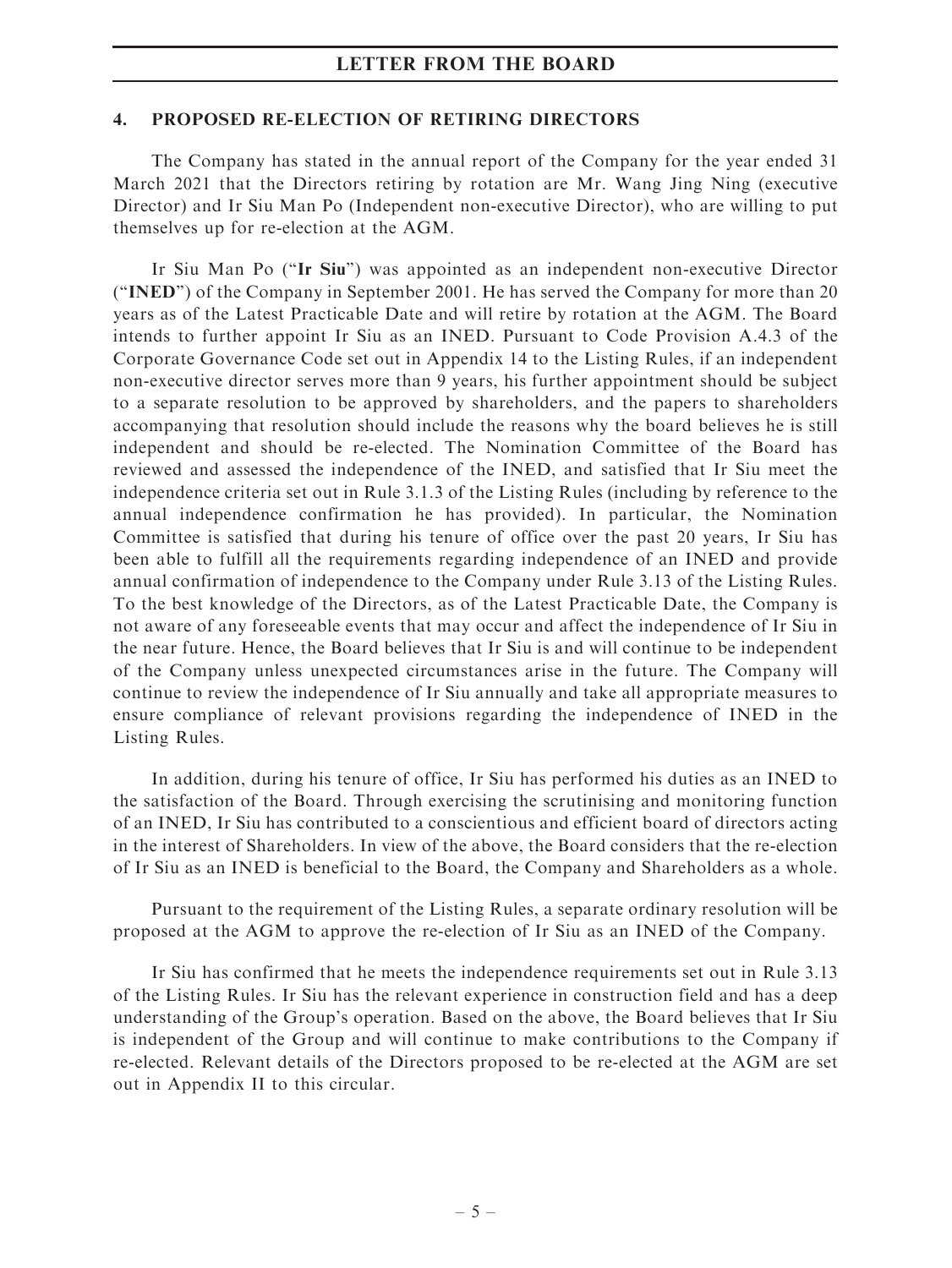### Procedure and Process for Nomination of Directors

The Nomination Committee will recommend to the Board for the appointment of a Director including an independent non-executive Director in accordance with the following procedures and process:

- i. The Nomination Committee will, giving due consideration to the current composition and size of the Board, develop a list of desirable skills, perspectives and experience at the outset to focus the search effort;
- ii. The Nomination Committee may, in its sole discretion, consider candidates recommended by any Director or Shareholder (provided that such proposals from Shareholders comply with all the application notice requirements set forth in the Company's Bye-Laws, the procedures for a Shareholder's nomination to be properly brought before a general meeting, and the Listing Rules) with due consideration given to the criteria which include but are not limited to the following (collectively the "Criteria"):
	- (a) Be of high integrity with a solid record of accomplishment in the individual's chosen fields;
	- (b) Possess the qualifications, qualities, skills and experience in the relevant industries in which the Group's business is involved in to effectively represent the best interests of all Shareholders;
	- (c) Be able to exercise good judgment and provide the commitment to enhance shareholder value and practical insights and diverse perspectives;
	- (d) Diversity in the aspects, amongst others, of gender, age, cultural and educational background, professional experience, skills, knowledge and length of service;
	- (e) Commitment for responsibilities of the Board in respect of available time and relevant interest. In particular, regarding the appointment of an independent non-executive director, whether the individual can still devote sufficient time to the Board whilst holding directorships in seven (or more) listed companies including the Company;
	- (f) Independence in relation to the appointment of independent non-executive director by reviewing any potential conflicts of interest that he or she and their immediate family members (as defined in the Listing Rules) may have, based on the criteria for independence set forth in Rule 3.13 of the Listing Rules;
	- (g) Potential contributions including the perspectives, skills, experience and diversity that the individual can bring to the Board;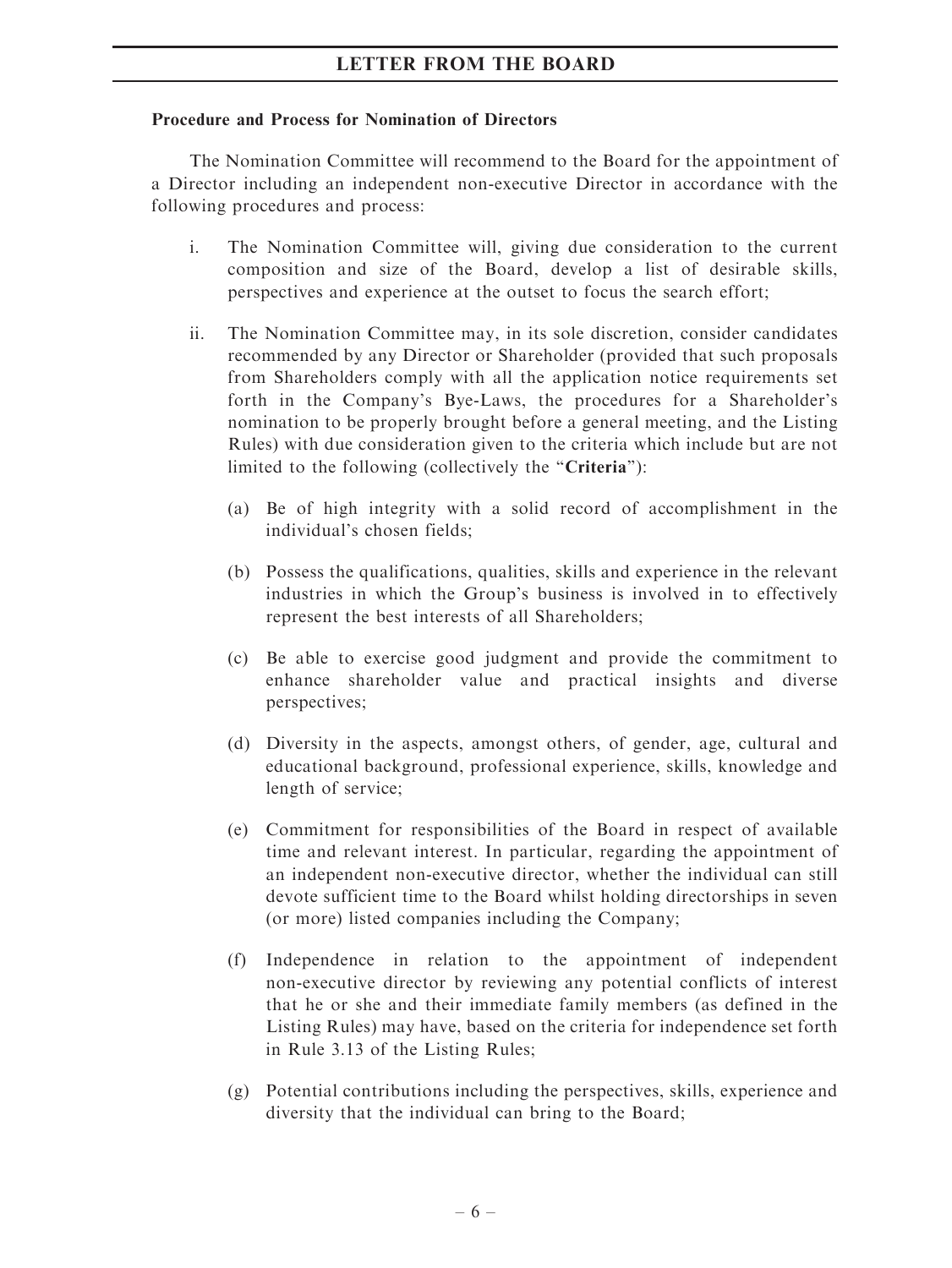- (h) Plan(s) in place for the orderly succession of the Board; and
- (i) Other factors that the Nomination Committee deem to be in the best interests of the Company and its Shareholders.
- iii. The Nomination Committee may adopt any process it deems appropriate and consistent with its terms of reference, the Company's Bye-Laws, the Company's corporate government policy and the policy described here in evaluating the suitability of the candidates, such as interviews, background checks and third-party reference checks;
- iv. Upon considering a candidate suitable for the directorship, the Nomination Committee will hold a meeting and/or by way of written resolutions to, if thought fit, approve the recommendation to the Board for appointment;
- v. The Nomination Committee will consider any director who has indicated his or her willingness to stand for re-election and any other person who is recommended by any shareholders as a candidate. The Nomination Committee may also undertake its own search process for candidates and may retain the services of professional firms or other third parties to assist in identifying and evaluating potential nominees;
- vi. The secretary of the Nomination Committee shall call a meeting of the committee, and invite nominations of candidates from Board members, if any, for consideration by the Nomination Committee prior to its meeting. The Nomination Committee may also put forward candidates who are not nominated by Board members;
- vii. For filling a casual vacancy, the Nomination Committee shall make recommendations for the Board's consideration and approval. For proposing candidates to stand for election at a general meeting, the Nomination Committee shall make nominations to the Board for its consideration and recommendation;
- viii. Until the issuance of the shareholder circular, the nominated persons shall not assume that they have been proposed by the Board to stand for election at the general meeting; and
- ix. In order to provide information of the candidates nominated by the Board to stand for election at a general meeting, a circular will be sent to Shareholders. The circular will set out the names, brief biographies (including qualifications and relevant experience), and any other information, as required pursuant to applicable laws, rules and regulations, of the proposed candidates.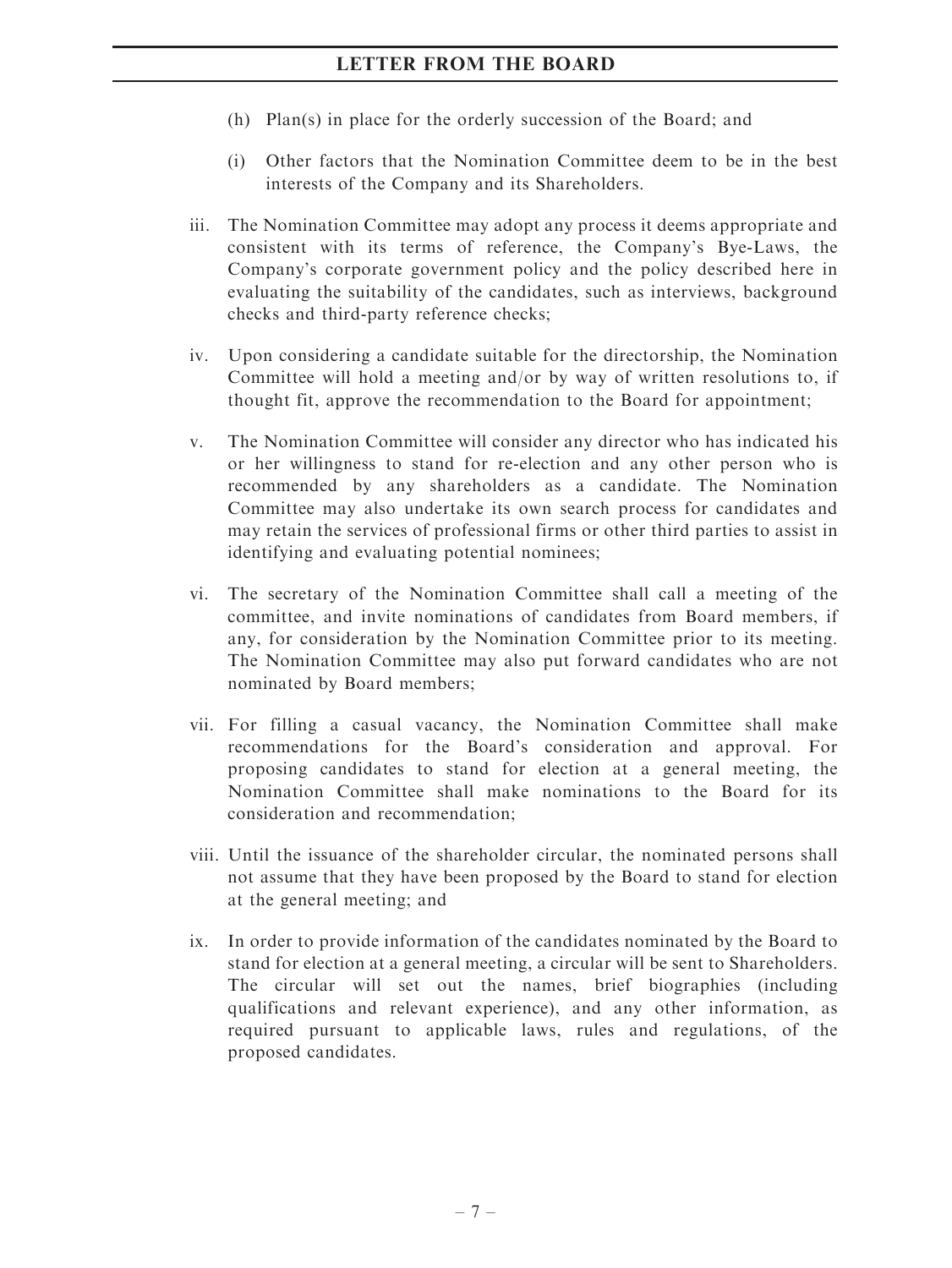The Nomination Committee will evaluate and recommend the retiring Director(s) to the Board for re-appointment by giving due consideration to the Criteria including but not limited to:

- i. The overall contribution and service of the retiring Director(s) to the Company, including but not limited to the attendance of the meetings of the Board and/or its committees and general meetings of the Company where applicable, in addition to the level of participation and performance on the Board and/or its committees; and
- ii. Whether the retiring Director(s) continue(s) to satisfy the Criteria.

The Nomination Committee will evaluate and recommend candidate(s) for the position(s) of the independent non-executive Director(s) by giving due consideration to the factors including but not limited to those set out in Rules 3.10(2) and 3.13 of the Listing Rules in addition to the Criteria.

#### Recommendation of the Nomination Committee

The Nomination Committee has assessed and reviewed the independent non-executive Director's annual written confirmation of independence based on the independence criteria as set out in Rule 3.13 of the Listing Rules and confirmed that Ir Siu remains independent. Based on the board diversity policy adopted by the Company, the Nomination Committee also considers that Ir Siu can contribute to the diversity of the Board, in particular, with his strong and diversified background and professional experience in his expertise. In addition, the Nomination Committee has evaluated the performance of each of the retiring Directors for the year ended 31 March 2021 and found their performance satisfactory. Therefore, with the recommendation of the Nomination Committee, the Board has proposed that all the retiring Directors, namely Mr. Wang Jing Ning and Ir Siu Man Po stand for re-election as Directors at the AGM.

Bye-Law 89 of the Bye-Laws provides that no person, other than a retiring Director, shall, unless recommended by the Board for election, be eligible for election to the office of Director at any general meeting, unless notice in writing of the intention to propose that person for election as a Director, signed by a Shareholder (other than the person to be proposed for election as a Director) duly qualified to attend and vote at the meeting for which such notice is given, and a notice in writing signed by that person of his willingness to be elected shall have been lodged with the Company. The minimum length of the period during which such notices are given shall be at least seven days and the period for lodgment of such notices shall commence no earlier than the day after the dispatch of the notice of the general meeting appointed for such election and end no later than seven days prior to the date of such meeting.

Accordingly, if a Shareholder wishes to nominate a person to stand for election as a Director at the AGM, notice of his intention to propose such person for election as a Director and the notice executed by the nominee of his willingness to be elected must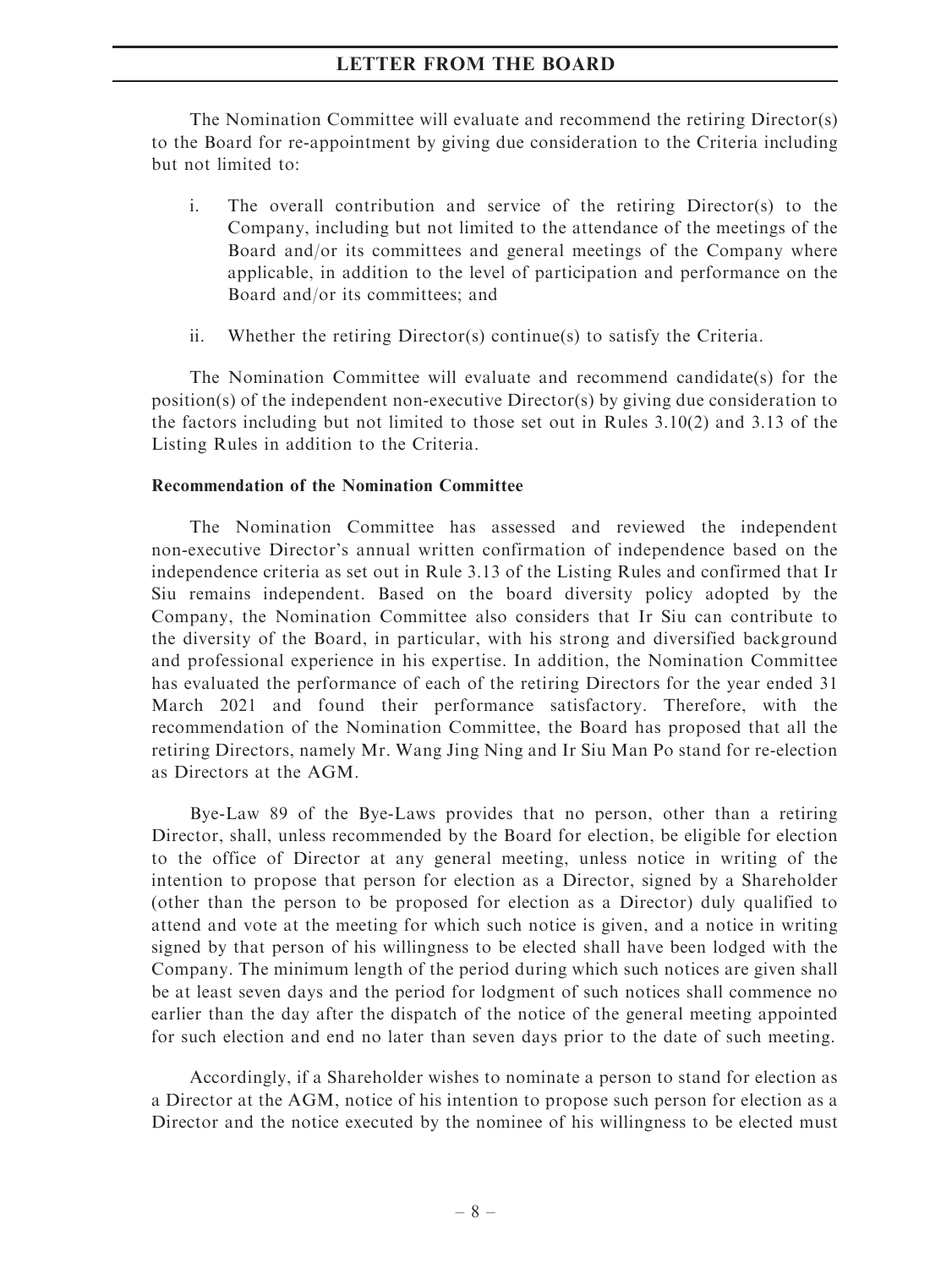be validly served at the principal place of business of the Company at 11th Floor, Nanyang Plaza, 57 Hung To Road, Kwun Tong, Kowloon, Hong Kong on or before 11: 00 a.m. on 23 August 2021.

If a valid notice from a Shareholder to propose a person to stand for election as a Director at the AGM is received after the publication of the notice of the AGM, the Company will publish an announcement to inform Shareholders of the biographical details of the additional candidate proposed.

Details of the biographies of each of the Directors who have offered themselves for re-election are set out in Appendix II to this circular.

#### 5. AGM

A notice of the AGM is set out in Appendix III to this circular.

A form of proxy for use at the AGM is also enclosed with this circular. Whether or not you are able or intend to attend the AGM, you are requested to complete and return the enclosed form of proxy to the Company's branch share registrar in Hong Kong, Tricor Tengis Limited at Level 54, Hopewell Centre, 183 Queen's Road East, Hong Kong in accordance with the instructions printed thereon as soon as possible and in any event not less than 48 hours before the time appointed for the holding of the AGM or any adjournment thereof. Completion and return of the form of proxy shall not preclude you from attending and voting in person at the AGM or any adjourned meeting should you so wish.

#### 6. VOTING BY POLL AT GENERAL MEETINGS

Pursuant to Rule 13.39(4) of the Listing Rules, any vote of Shareholders at a general meeting must be taken by poll except where there chairman of the meeting, in good faith and in compliance with the Listing Rules, decides to allow a resolution which relates purely to a procedural or administrative matter to be voted on by a show of hands. Therefore, pursuant to Bye-Law 69, each resolution set out in the notice to the AGM which is put to vote at the AGM shall be decided by poll. The Company will appoint scrutineers to handle vote-taking procedures at the AGM. The results of the poll will be published on the Stock Exchange's website at www.hkexnews.hk and the Company's website at www.deson.com as soon as possible after the conclusion of the AGM.

#### 7. CLOSURE OF REGISTER OF MEMBERS

The register of members of the Company will be closed from 25 August 2021 to 30 August 2021, both days inclusive. During this period, no transfer of Shares will be registered. In order to attend and vote at the AGM, all transfers of Shares accompanied by the relevant share certificates must be lodged with the Company's branch share registrar in Hong Kong, Tricor Tengis Limited, at Level 54, Hopewell Centre, 183 Queen's Road East, Hong Kong not later than 4: 30 p.m. on 24 August 2021.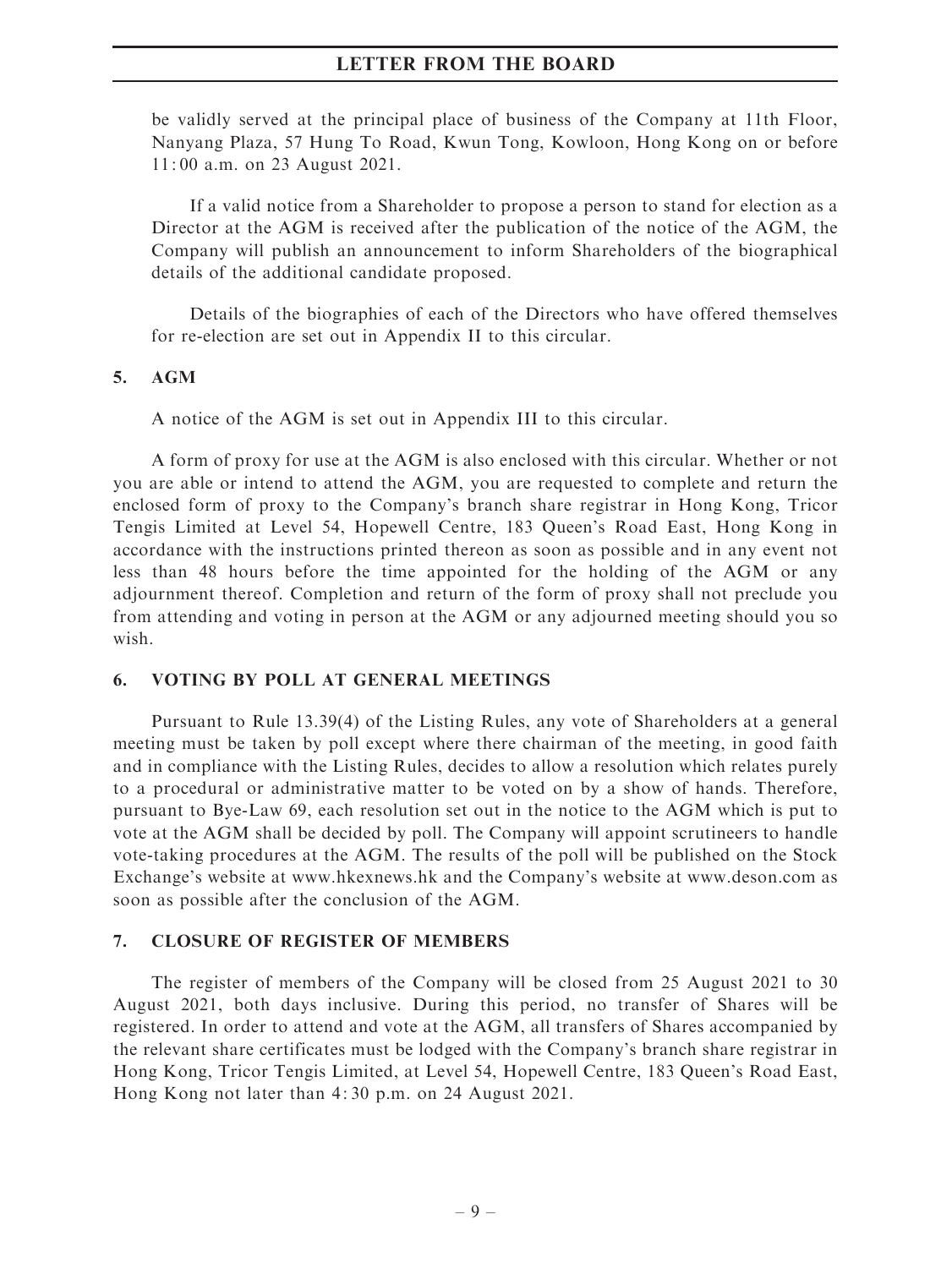#### 8. RESPONSIBILITY STATEMENT

This circular, for which the Directors collectively and individually accept full responsibility, includes particulars given in compliance with the Listing Rules for the purpose of giving information with regard to the Company. The Directors, having made all reasonable enquiries, confirm that to the best of their knowledge and believe the information contained in this circular is accurate and complete in all material respects and not misleading or deceptive, and there are no other matters the omission of which would make any statement herein or this circular misleading.

#### 9. RECOMMENDATION

The Directors consider that (i) the proposed grant of the Issue Mandate and the Repurchase Mandate; and (ii) the proposed re-election of retiring Directors in each case as described in this circular, are in the best interests of the Company and the Shareholders as a whole. Accordingly, the Board recommends all Shareholders to vote in favour of all the resolutions to be proposed at the AGM.

> By Order of the Board Deson Development International Holdings Limited Tjia Boen Sien Managing Director and Chairman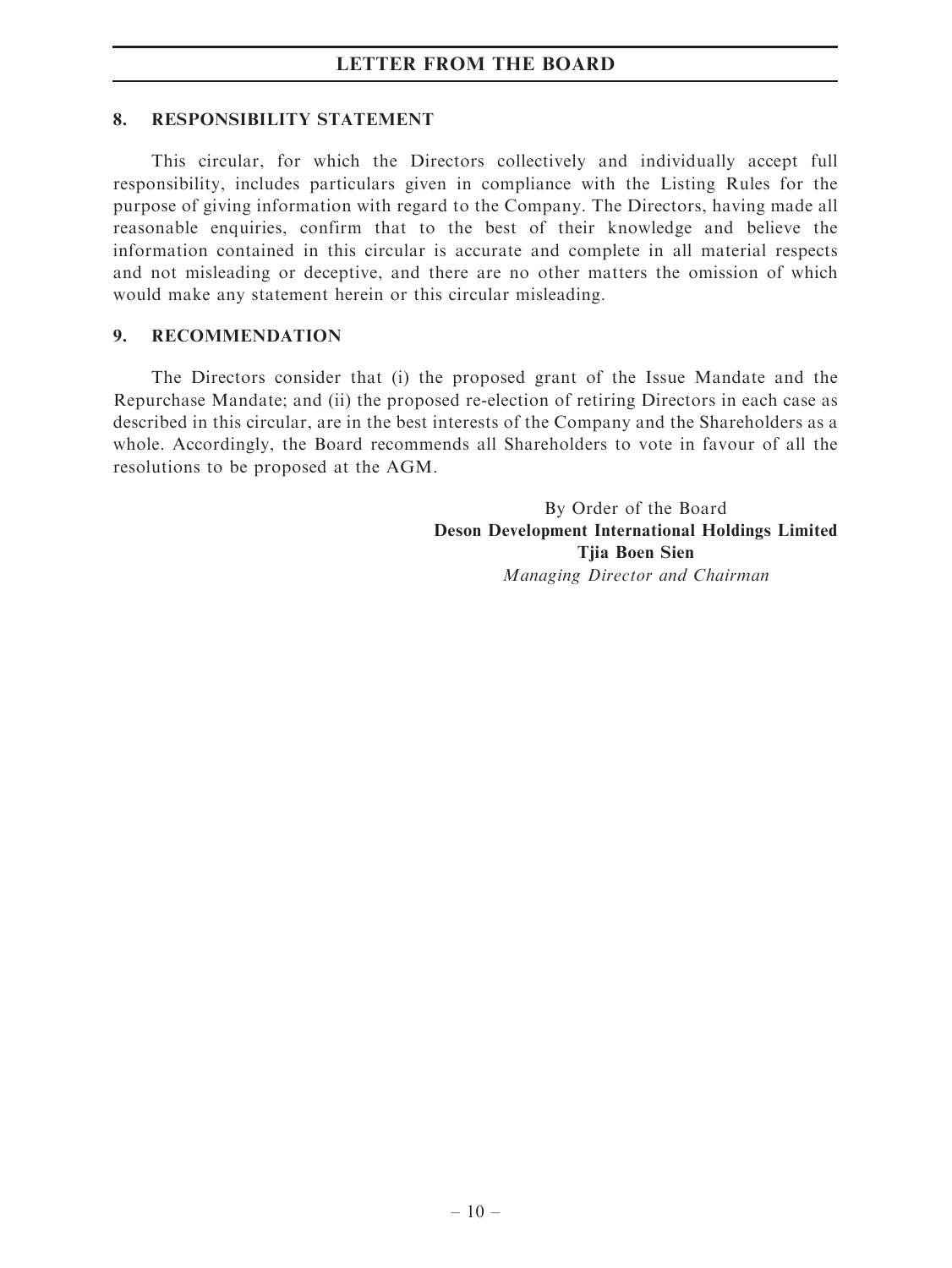The Listing Rules permit companies with primary listing on the Stock Exchange to repurchase their fully paid-up Shares on the Stock Exchange subject to certain restrictions.

The following is the explanatory statement required to be sent to the Shareholders under the Listing Rules to enable them to make an informed decision on whether to vote for or against the ordinary resolution in relation to the grant of the Repurchase Mandate.

## 1. REASONS FOR THE REPURCHASE MANDATE

The Directors believe that the granting of the Repurchase Mandate is in the best interests of the Company and the Shareholders. Such repurchases may, depending on market conditions and funding arrangements at the time, lead to an enhancement of the net asset value and/or the earnings per Share of the Company and will only be made when the Directors believe that such repurchases will benefit the Company and the Shareholders. The Directors have no present intention to repurchase any of the securities of the Company.

### 2. SHARE CAPITAL

As at the Latest Practicable Date, the issued share capital of the Company comprised 977,880,400 Shares of HK\$0.10 each.

Subject to the passing of the resolution approving the Repurchase Mandate, and assuming no Shares will be issued or repurchased by the Company during the period between the Latest Practicable Date and the date of the AGM, the Company would be allowed under the Repurchase Mandate to repurchase a maximum of 97,788,040 Shares.

### 3. FUNDING OF REPURCHASES

In repurchasing Shares, the Company may only apply funds legally available for such purpose in accordance with its memorandum of association and Bye-Laws, the Listing Rules and the applicable laws of Bermuda. Bermuda law provides that the amount of capital repaid in connection with a share repurchase may only be paid out of the capital paid up on the relevant Shares, or out of funds of the Company otherwise available for dividend or distribution or the proceeds of a new issue of Shares made for such purpose. The amount of premium payable on repurchase may only be paid out of either the funds of the Company otherwise available for dividend or distribution or out of the share premium or contributed surplus accounts of the Company.

If the Repurchase Mandate were exercised in full, there might be a material adverse effect on the working capital or gearing position of the Company (as compared with the position disclosed in the audited financial statements contained in the annual report of the Company for the year ended 31 March 2021). However, the Directors do not propose to exercise the Repurchase Mandate to such an extent as would, in the circumstances, have a material adverse effect on the working capital requirements or the gearing levels of the Company which in the opinion of the Directors are from time to time appropriate for the Company.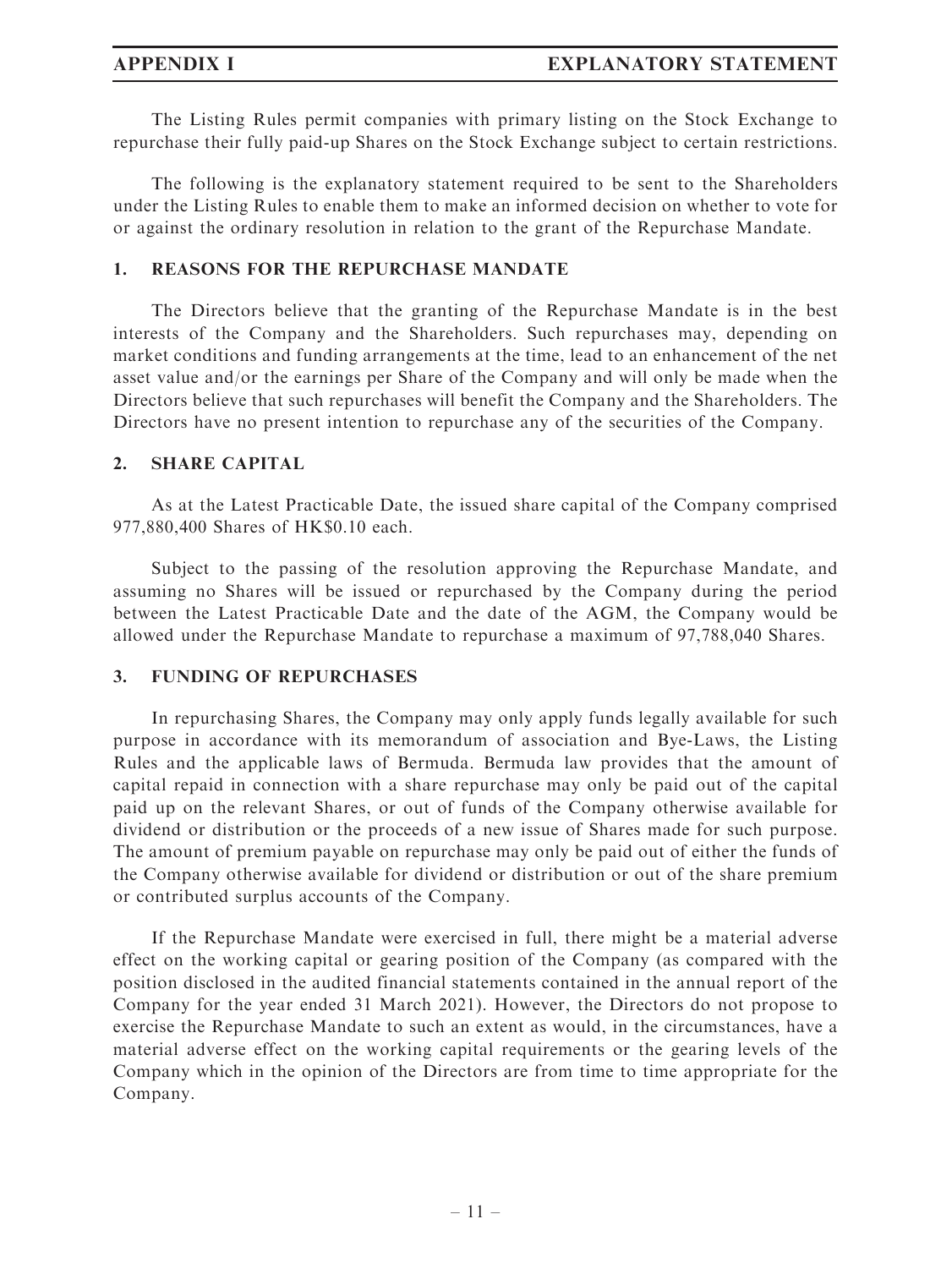#### 4. DIRECTORS DEALINGS AND CORE CONNECTED PERSONS

None of the Directors nor, to the best of their knowledge and belief having made all reasonable enquiries, their close associates, have any present intention to sell to the Company or its subsidiaries any Shares under the Repurchase Mandate if such is approved by the Shareholders.

No core connected persons of the Company have notified the Company that they have a present intention to sell Shares to the Company or its subsidiaries or have undertaken not to do so in the event that the Repurchase Mandate is approved by the Shareholders.

#### 5. SHARE PRICES

The highest and lowest prices at which the Shares were traded on the Stock Exchange during each of the previous twelve months prior to the Latest Practicable Date were as follows:

|                                          | <b>Trading price per Share</b> |        |  |
|------------------------------------------|--------------------------------|--------|--|
|                                          | <b>Highest</b>                 | Lowest |  |
|                                          | HK\$                           | H K S  |  |
| 2020                                     |                                |        |  |
| July                                     | 0.120                          | 0.091  |  |
| August                                   | 0.145                          | 0.092  |  |
| September                                | 0.138                          | 0.110  |  |
| October                                  | 0.130                          | 0.110  |  |
| November                                 | 0.125                          | 0.106  |  |
| December                                 | 0.112                          | 0.095  |  |
| 2021                                     |                                |        |  |
| January                                  | 0.117                          | 0.093  |  |
| February                                 | 0.160                          | 0.100  |  |
| March                                    | 0.160                          | 0.116  |  |
| April                                    | 0.160                          | 0.111  |  |
| May                                      | 0.140                          | 0.121  |  |
| June                                     | 0.139                          | 0.125  |  |
| July (up to the Latest Practicable Date) | 0.132                          | 0.119  |  |

### 6. SHARE REPURCHASES MADE BY THE COMPANY

During the six months preceding the Latest Practicable Date, the Company had not repurchased any Shares on the Stock Exchange.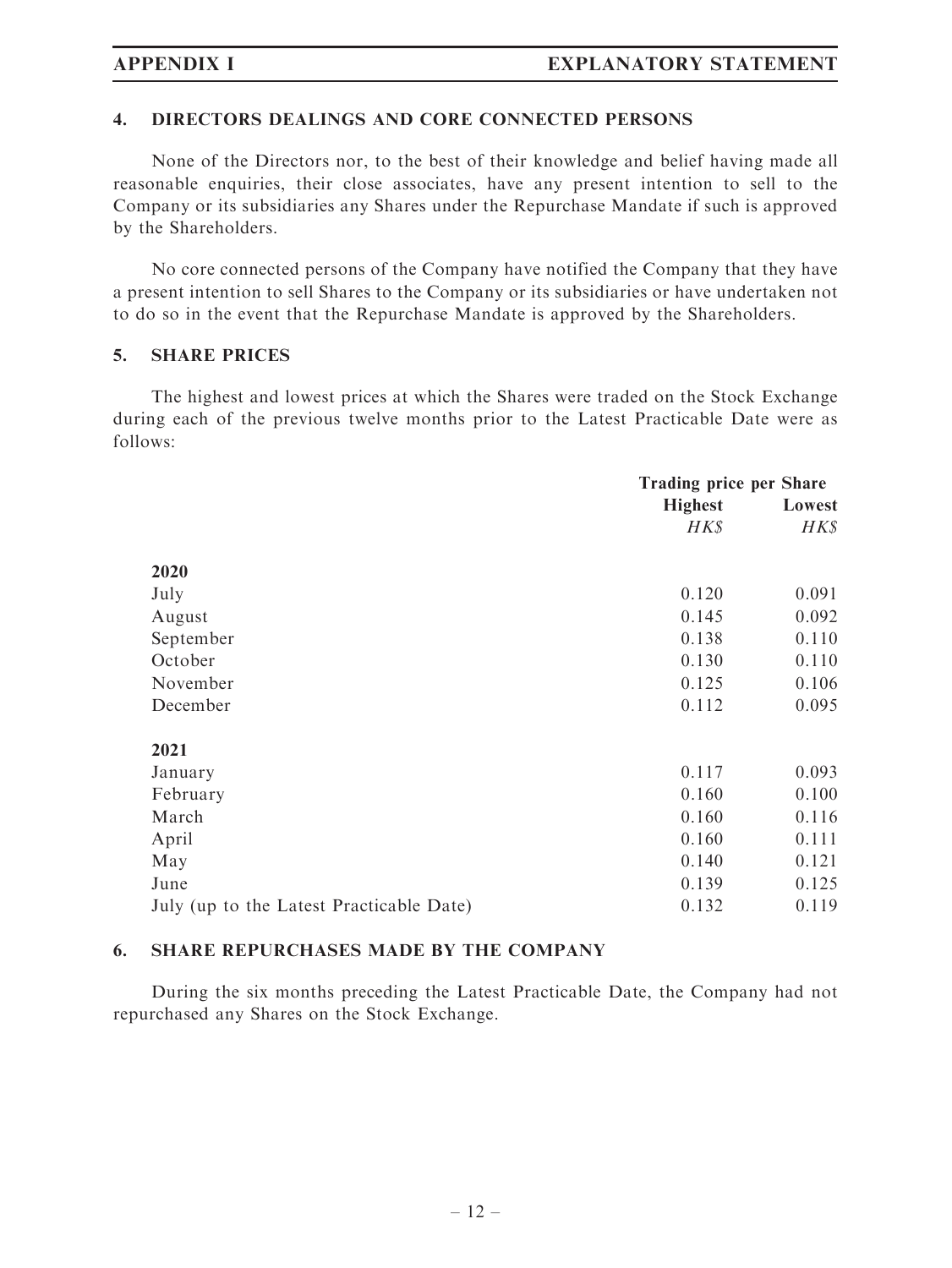#### 7. DIRECTORS' UNDERTAKING

The Directors have undertaken to the Stock Exchange that, so far as the same may be applicable, they will exercise the powers of the Company to make repurchases pursuant to the Repurchase Mandate and in accordance with the Listing Rules, the applicable laws of Bermuda and the regulations set out in its memorandum of association and Bye-Laws.

#### 8. TAKEOVERS CODE

If, on the exercise of the power to repurchase Shares pursuant to the Repurchase Mandate, a Shareholder's proportionate interest in the voting rights of the Company increases, such increase will be treated as an acquisition for the purposes of Rule 32 of the Takeovers Code. Accordingly, a Shareholder or a group of Shareholders acting in concert (as defined under the Takeovers Code) could, depending on the level of increase of the Shareholder's interest, obtain or consolidate control of the Company and become obliged to make a mandatory offer in accordance with Rule 26 of the Takeovers Code.

As at the Latest Practicable Date, to the best of the knowledge and belief of the Directors, Sparta Assets Limited (''Sparta Assets''), which was wholly owned by Mr. Tjia, our Managing Director and executive Director, was directly interested in 349,935,000 Shares representing approximately 35.79% of the issued share capital in the Company as at the Latest Practicable Date, Mr. Tjia also had direct personal interest in 86,001,600 Shares, representing approximately 8.79% of the issued share capital in the Company as at the Latest Practicable Date.

In the event that the Repurchase Mandate was exercised in full by the Company, the aggregate percentage shareholding of Sparta Assets and Mr. Tjia in the Company would increase from approximately 44.58% to approximately 49.00%. Such increases would give rise to an obligation to Sparta Assets and Mr. Tjia to make a mandatory offer under Rule 26 of the Takeovers Code. Save as disclosed above, the Directors are not aware of any Shareholder or group of Shareholders acting in concert, who may become obliged to make a mandatory offer under Rule 26 of the Takeovers Code as a consequence of any purchases made pursuant to the Repurchase Mandate.

The Directors have no present intention to exercise the Repurchase Mandate to such extent as would result in a mandatory offer obligation being imposed on any Shareholders or cause the public float to fall below 25% of the issued share capital of the Company or such other minimum percentage as prescribed by the Listing Rules from time to time.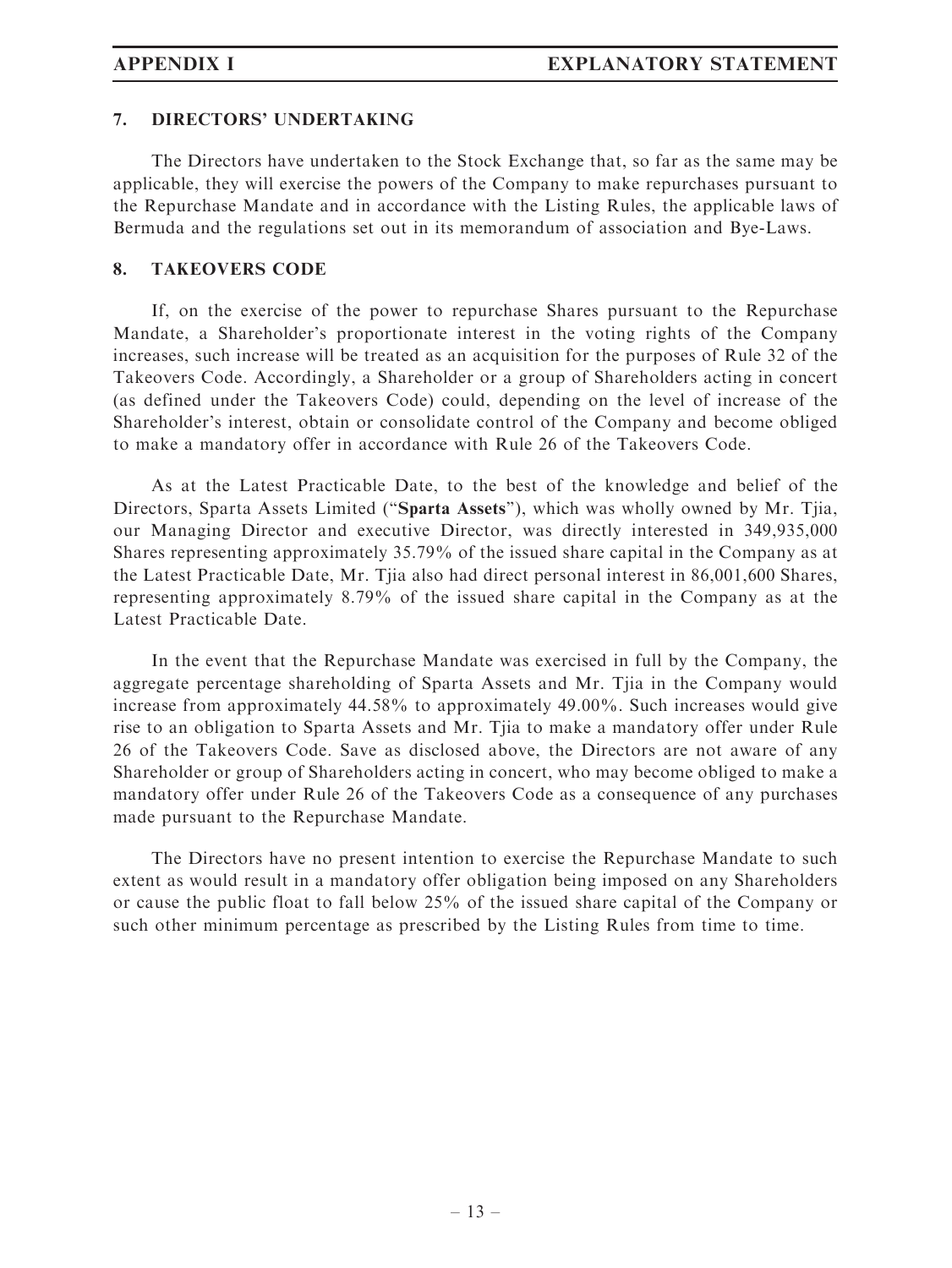The following are the biographies of each of the retiring Directors proposed to be re-elected at the AGM:

#### EXECUTIVE DIRECTOR

Mr. WANG Jing Ning ("Mr. Wang"), aged 65, is an executive Director of the Company since September 1993. Mr. Wang is a member of the remuneration committee and a member of the nomination committee of the Board. He is also a director of various main operating subsidiaries of the Group, among others, Deson Ventures (HK) Limited, Winsome Properties Limited and Honour Advance Limited. Mr. Wang has over 41 years' experience in hotel management and construction engineering in Mainland China and Hong Kong. He is responsible for managing the Group's projects in Mainland China.

As at the Latest Practicable Date, Mr. Wang and his associates (i) were interested in 26,429,400 shares representing approximately 2.70% of the existing issued share capital of the Company; and (ii) held share options under the share option scheme of the Company to subscribe for 9,000,000 Shares within the meaning of Part XV of the SFO. Save as disclosed, Mr. Wang does not have any relationship with any other Directors, senior management, substantial or controlling Shareholders (as defined in the Listing Rules) of the Company or any other interest in the shares within the meaning of Part XV of the SFO.

As at the Latest Practicable Date, no service contract had been entered into between the Company and Mr. Wang. No term has been fixed or proposed for his length of service with the Company. Mr. Wang will be subject to retirement by rotation at least once every three years. Mr. Wang is entitled to receive a remuneration of HK\$3,000,000 per annum, which is determined by the Remuneration Committee of the Board with reference to his duties and responsibilities with the Company and an annual discretionary bonus of such an amount to be determined by the Board from time to time with reference to the financial results of the Company and on his performance. Save as disclosed above, Mr. Wang is not entitled to any other emoluments.

Mr. Wang did not have any other directorship held in listed public companies in the last three years.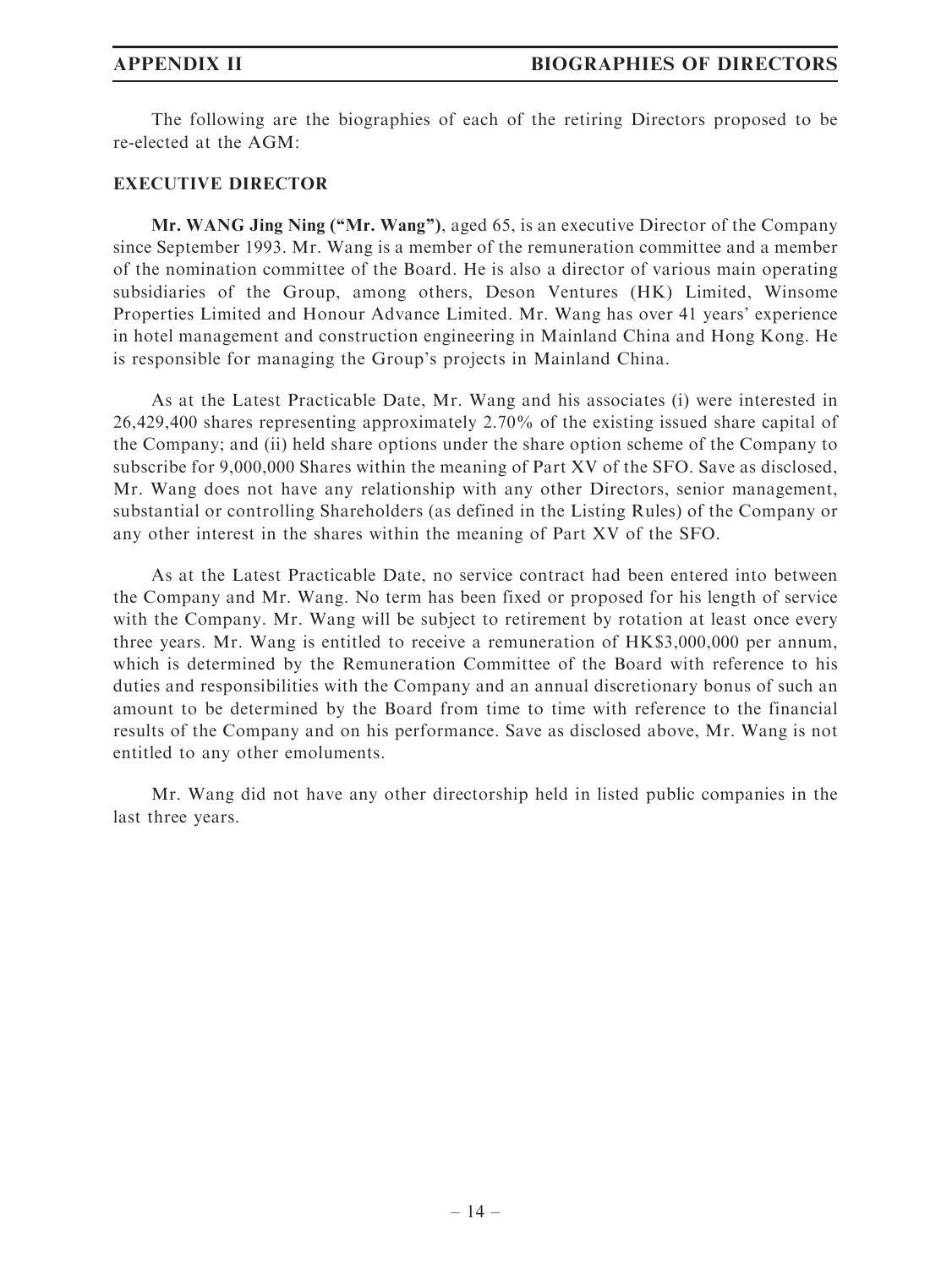Mr. Wang was a director of the following companies, which were dissolved or wound-up (but not due to member's voluntary winding-up) with details as follows:

| Name of company                                          | <b>Principal business</b><br>activity immediately<br>before dissolution | Date of dissolution<br>or winding-up | <b>Details</b>                                                                                                                                                                                                 |
|----------------------------------------------------------|-------------------------------------------------------------------------|--------------------------------------|----------------------------------------------------------------------------------------------------------------------------------------------------------------------------------------------------------------|
| Goodear Trading Co., Limited Never carried on/           | ceased business                                                         | 14 December 2007                     | These were Hong Kong<br>incorporated<br>companies<br>de-registered under<br>section 291AA of the<br>Predecessor<br>Companies<br>Ordinance and<br>accordingly<br>dissolved upon<br>de-registration<br>(Note 1). |
| Hambo Development Limited                                |                                                                         | 21 December 2007                     |                                                                                                                                                                                                                |
| Solink Development Limited                               |                                                                         | 21 December 2007                     |                                                                                                                                                                                                                |
| Toplite Development Limited                              |                                                                         | 24 October 2008                      |                                                                                                                                                                                                                |
| Deson - IEE Limited                                      |                                                                         | 17 July 2009                         |                                                                                                                                                                                                                |
| Deson — IES Engineering<br>Limited                       |                                                                         | 17 July 2009                         |                                                                                                                                                                                                                |
| <b>Bless Honour Limited</b>                              |                                                                         | 31 July 2009                         |                                                                                                                                                                                                                |
| Lucky Pacific (Asia)<br>Development Limited              |                                                                         | 3 May 2013                           |                                                                                                                                                                                                                |
| Lucky Pacific Industries<br>Limited                      |                                                                         | 3 May 2013                           |                                                                                                                                                                                                                |
| <b>Billion Hope Holdings</b><br>Limited ("Billion Hope") | Contracting works in<br>building industry                               | 2 February 2010                      | This was a Hong Kong<br>incorporated<br>company which was<br>compulsory<br>wound-up by our<br>subsidiary, Deson<br>Development<br>Limited (Note 2).                                                            |

#### Notes:

- (1) Under section 291AA of the Predecessor Companies Ordinance, an application for deregistration can only be made if (a) all the members of such company agreed to such deregistration; (b) such company has never commenced business or operation, or has ceased to carry on business or ceased operation for more than three months immediately before the application; and (c) such company has no outstanding liabilities.
- (2) Billion Hope was a joint venture company owned as to approximately 70% by Deson Development Limited and 30% by a third party and its principal business was performing certain contracting works. Due to the breaking down of relationship with the joint venture partner, Deson Development Limited paid certain suppliers of Billion Hope directly on behalf of Billion Hope when it was unable to and eventually, after completion of a project, Deson Development Limited made a petition in 2005 to the courts of Hong Kong for the compulsory winding-up of Billion Hope in order to recover the repayment of such unpaid amounts owed to Deson Development Limited by Billion Hope.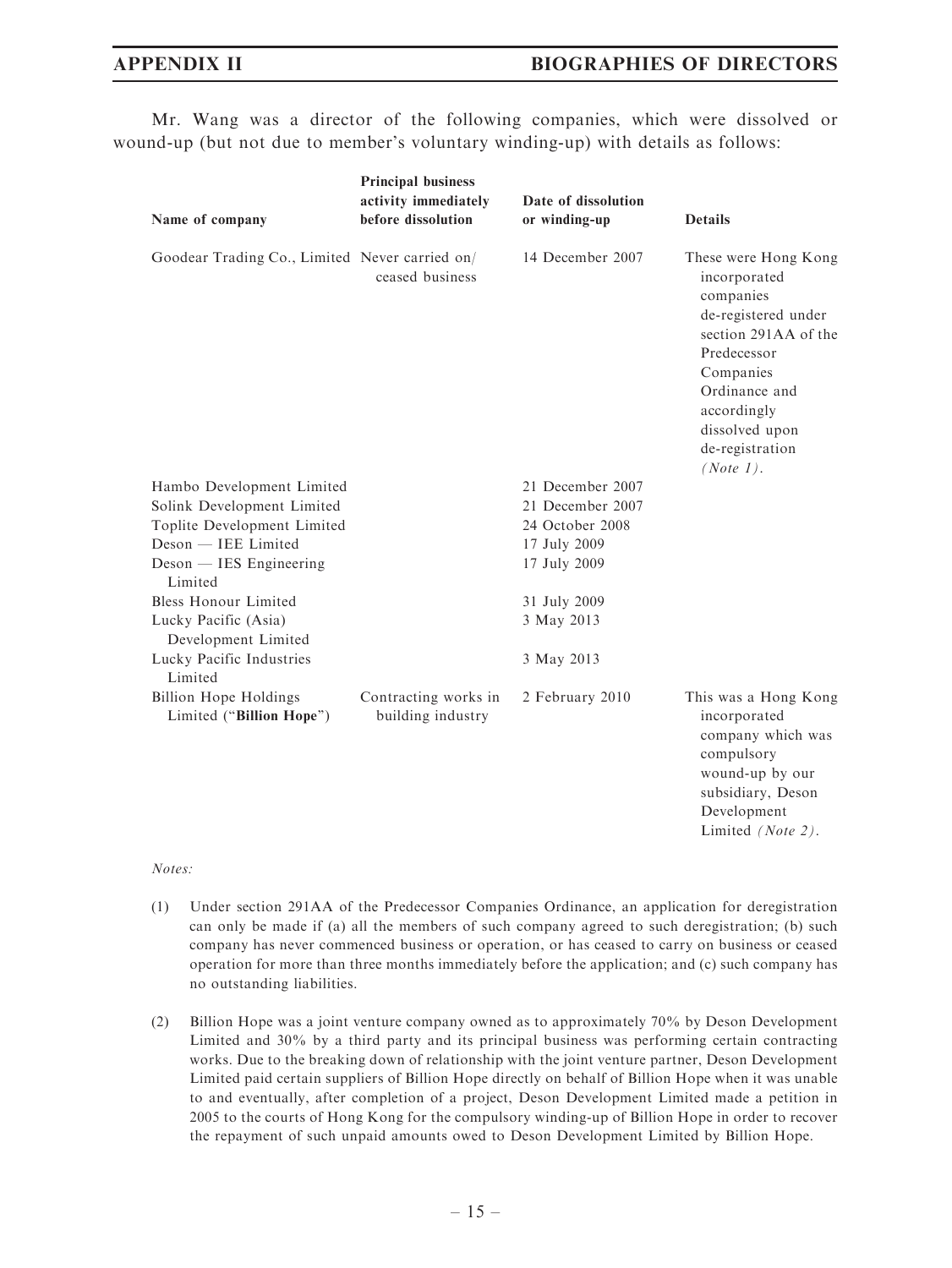Mr. Wang confirmed that there is no wrongful act on his part leading to the above dissolutions and winding-up and he is not aware of any actual or potential claim has been or will be made against him as a result of the dissolutions and winding-up of these companies.

Save as disclosed above, there is no other matter in relation to the re-election of Mr. Wang that needs to be brought to the attention of the Shareholders or any information that is required to be disclosed pursuant to paragraphs (h) to (v) of Rule 13.51(2) of the Listing Rules.

#### INDEPENDENT NON-EXECUTIVE DIRECTOR

Ir SIU Man Po (''Ir Siu''), aged 83, is an independent non-executive Director of the Company since September 2001. Ir Siu is a member of the audit committee and remuneration committee, and the chairman of the nomination committee of the Board.

Ir Siu was awarded the MEDAL OF HONOUR (MH) by the Chief Executive of the Government of the Hong Kong Special Administrative Region in July 2004 for his dedication and meritorious services to the development of the engineering profession in Hong Kong.

Ir Siu obtained his Master of Science in Civil Engineering in 1963 from Auburn University in Auburn, Alabama, U.S.A. Ir Siu has extensive experience in construction field including the construction of Tsing Yi Power Stations in 1966 to 1977, MTR stations from 1977 to 1987, and Hong Kong Baptist University campus development from 1989 to 1999. Ir Siu was the Managing Director of Ho Wang Siu Mak Management Ltd. from 2008 to 2019. Ir Siu is a Fellow Member of the Hong Kong Institution of Engineers and the American Society of Civil Engineers.

As at the Latest Practicable Date, Ir Siu and his associate (i) were interested in 920,000 shares representing approximately 0.09% of the existing issued share capital of the Company; (ii) and held share options under the share option scheme of the Company to subscribe for 800,000 Shares within the meaning of Part XV of the SFO. Save as disclosed, Ir Siu does not have any relationship with any other Directors, senior management, substantial or controlling Shareholders (as defined in the Listing Rules) of the Company or any other interest in the shares within the meaning of Part XV of the SFO.

As at the Latest Practicable Date, no service contract had been entered into between the Company and Ir Siu. No term has been fixed or proposed for his length of service with the Company. Ir Siu will be subject to retirement by rotation at least once every three years. Ir Siu is entitled to receive a remuneration of HK\$240,000 per annum, which is determined by the Remuneration Committee of the Board with reference to his duties and responsibilities with the Company. Save as disclosed above, Ir Siu is not entitled to any other emoluments.

Ir Siu did not have any other directorship held in listed public companies in the last three years.

Save as disclosed above, there is no other matter in relation to the re-election of Ir Siu that needs to be brought to the attention of the Shareholders or any information that is required to be disclosed pursuant to paragraphs (h) to (v) of Rule  $13.51(2)$  of the Listing Rules.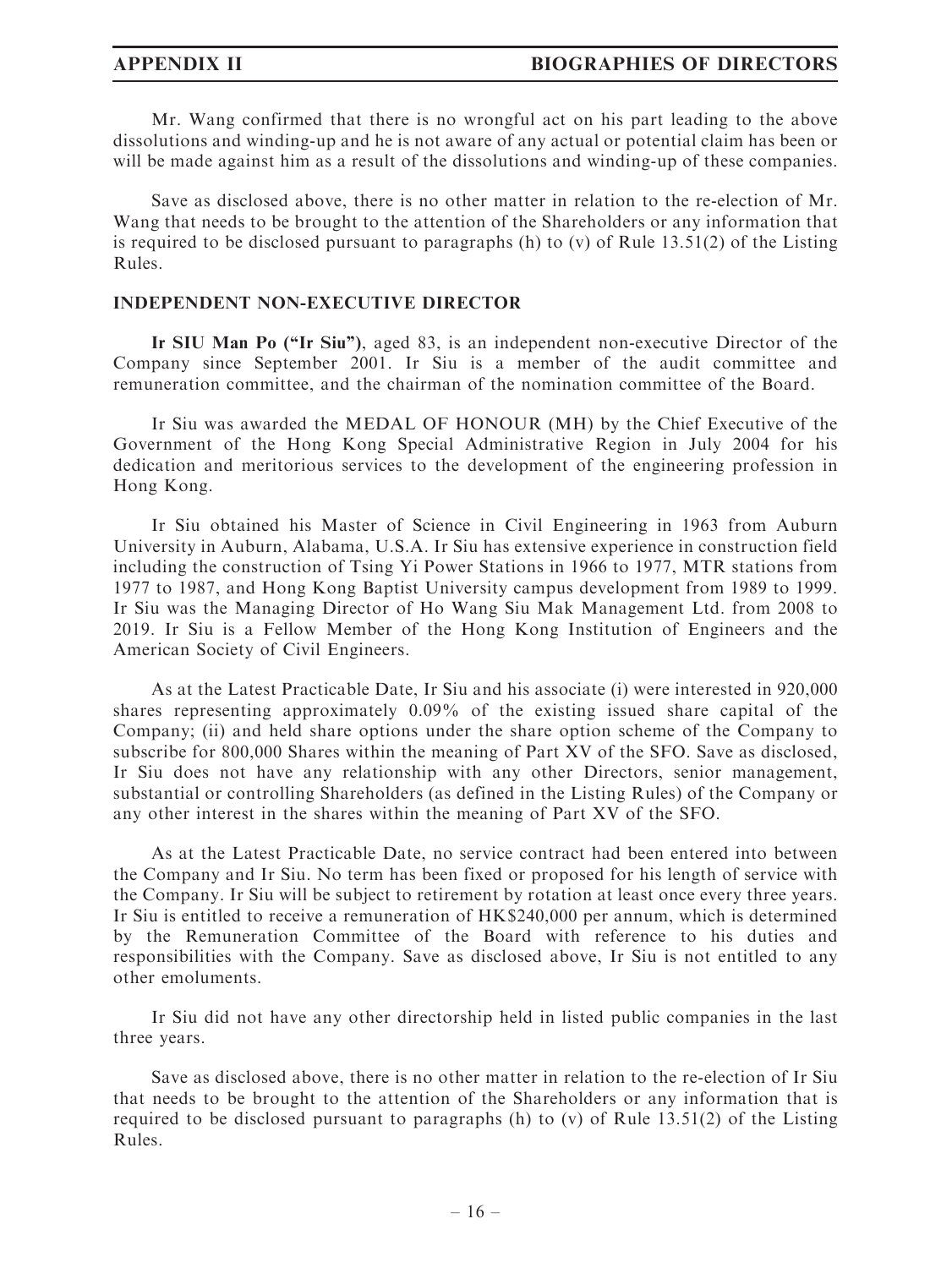# Deson Development Onternational Holdings Limited **迪臣發展國際集團有限公司** \*

*(Incorporated in Bermuda with limited liability)* **(Stock Code: 262)**

NOTICE IS HEREBY GIVEN that an annual general meeting ("AGM") of Deson Development International Holdings Limited (the "Company") will be held at 11th Floor, Nanyang Plaza, 57 Hung To Road, Kwun Tong, Kowloon, Hong Kong on Monday, 30 August 2021 at 11: 00 a.m. for the following purposes:

- (1) To receive and adopt the audited consolidated financial statements and the reports of directors and auditors of the Company for the year ended 31 March 2021;
- (2) (A) To consider the re-election of Mr. Wang Jing Ning as an executive Director of the Company;
	- (B) To consider the re-election of Ir Siu Man Po (who has served the Company as an independent non-executive Director for more than nine (9) years) as an independent non-executive Director of the Company;
- (3) To authorise the board of Directors of the Company to fix the remuneration of the Directors of the Company;
- (4) To consider the re-appointment of Ernst & Young as the auditors of the Company and to authorise the board of Directors of the Company to fix their remuneration;
- (5) As special business, to consider and, if thought fit, to pass, with or without modification, the following resolutions as ordinary resolutions:
	- $(A)$  "THAT:
		- (a) subject to paragraph (c) of this resolution, the exercise by the Directors of the Company during the Relevant Period (as defined in paragraph (d) below) of all the powers of the Company to allot, issue or deal with additional shares in the share capital of the Company or securities convertible into such shares or options, warrants or similar rights to subscribe for any such shares or such convertible securities and to make or grant offers, agreements and options which might require the exercise of such powers, subject to and in accordance with all applicable laws, be and is hereby generally and unconditionally approved;

<sup>\*</sup> For identification purpose only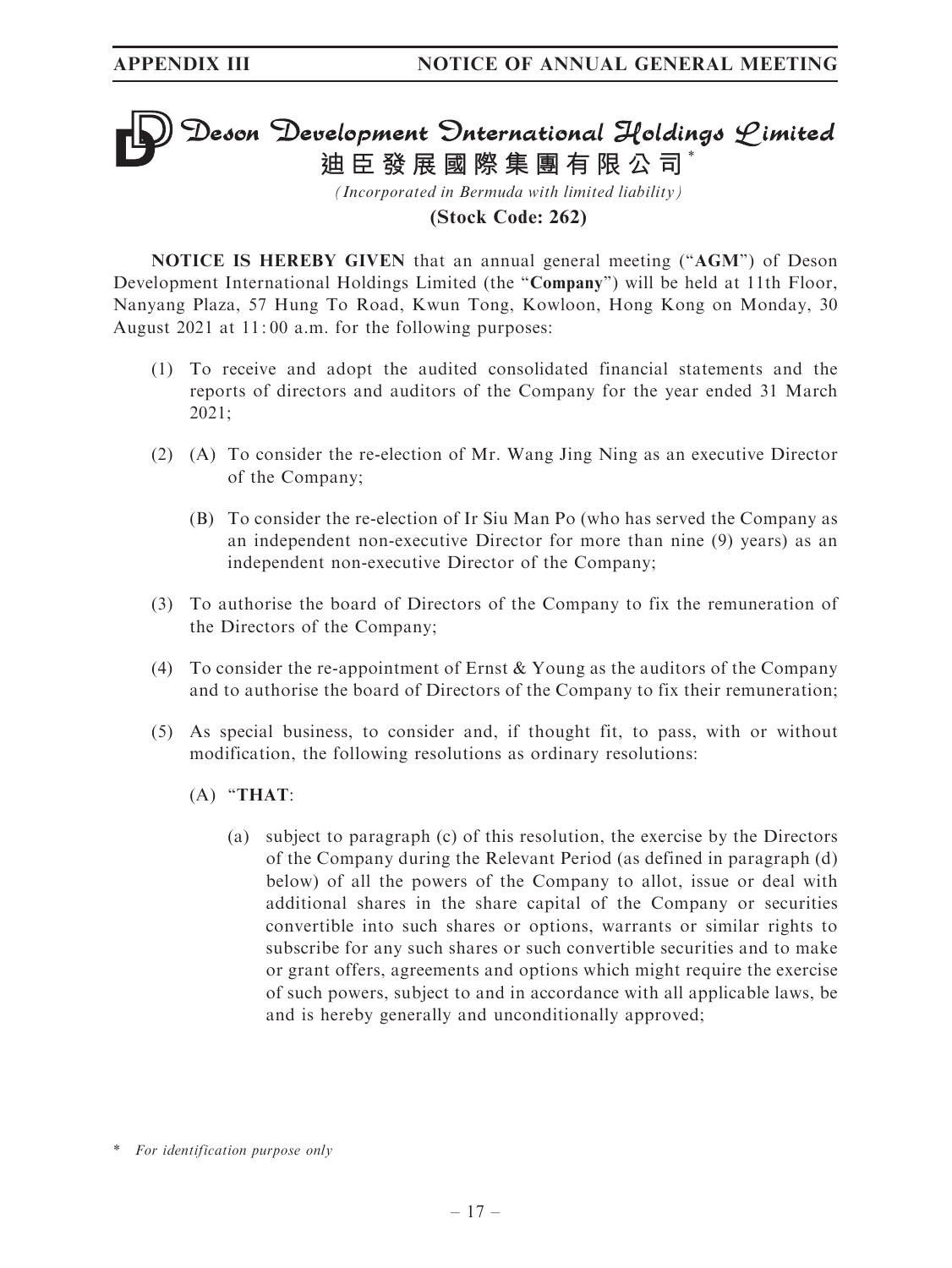- (b) the approval in paragraph (a) of this resolution shall authorise the Directors of the Company during the Relevant Period (as defined in paragraph (d) below) to make or grant offers, agreements and options which would or might require the exercise of such powers after the end of the Relevant Period;
- (c) the aggregate nominal amount of share capital to be allotted and issued or agreed conditionally or unconditionally to be allotted (whether pursuant to an option or otherwise) and issued by the Directors of the Company pursuant to the approval in paragraph (a) of this resolution, otherwise than pursuant to (i) a Rights Issue (as defined in paragraph (d) below), (ii) the exercise of the subscription rights or conversion rights under the terms or any warrants issued by the Company or any securities which are convertible into shares of the Company and from time to time outstanding, (iii) the exercise of any options granted under the share option scheme or similar arrangement for the time being adopted for the grant or issue to (amongst others) officers and/or employees of the Company and/or any of its subsidiaries of shares or rights to acquire shares of the Company, or (iv) any scrip dividend or similar arrangement providing for the allotment of shares of the Company in lieu of the whole or part of a dividend on shares of the Company in accordance with the bye-laws of the Company in force from time to time, shall not exceed 20 per cent. of the aggregate nominal amount of the share capital of the Company in issue as at the date of the passing of this resolution and the said approval shall be limited accordingly; and
- (d) for the purpose of this resolution:

''Relevant Period'' means the period from the passing of this resolution until whichever is the earlier of:

- (i) the conclusion of the next annual general meeting of the Company;
- (ii) the expiration of the period within which the next annual general meeting of the Company is required by the bye-laws of the Company or any applicable laws of Bermuda to be held; or
- (iii) the revocation or variation of the authority given under this resolution by an ordinary resolution of the shareholders of the Company in general meeting; and

"Rights Issue" means an offer of shares of the Company open for a period fixed by the directors of the Company to holders of shares of the Company on the register of members of the Company on a fixed record date in proportion to their then holdings of such shares (subject to such exclusions or other arrangements as the Directors of the Company may deem necessary or expedient in relation to fractional entitlements or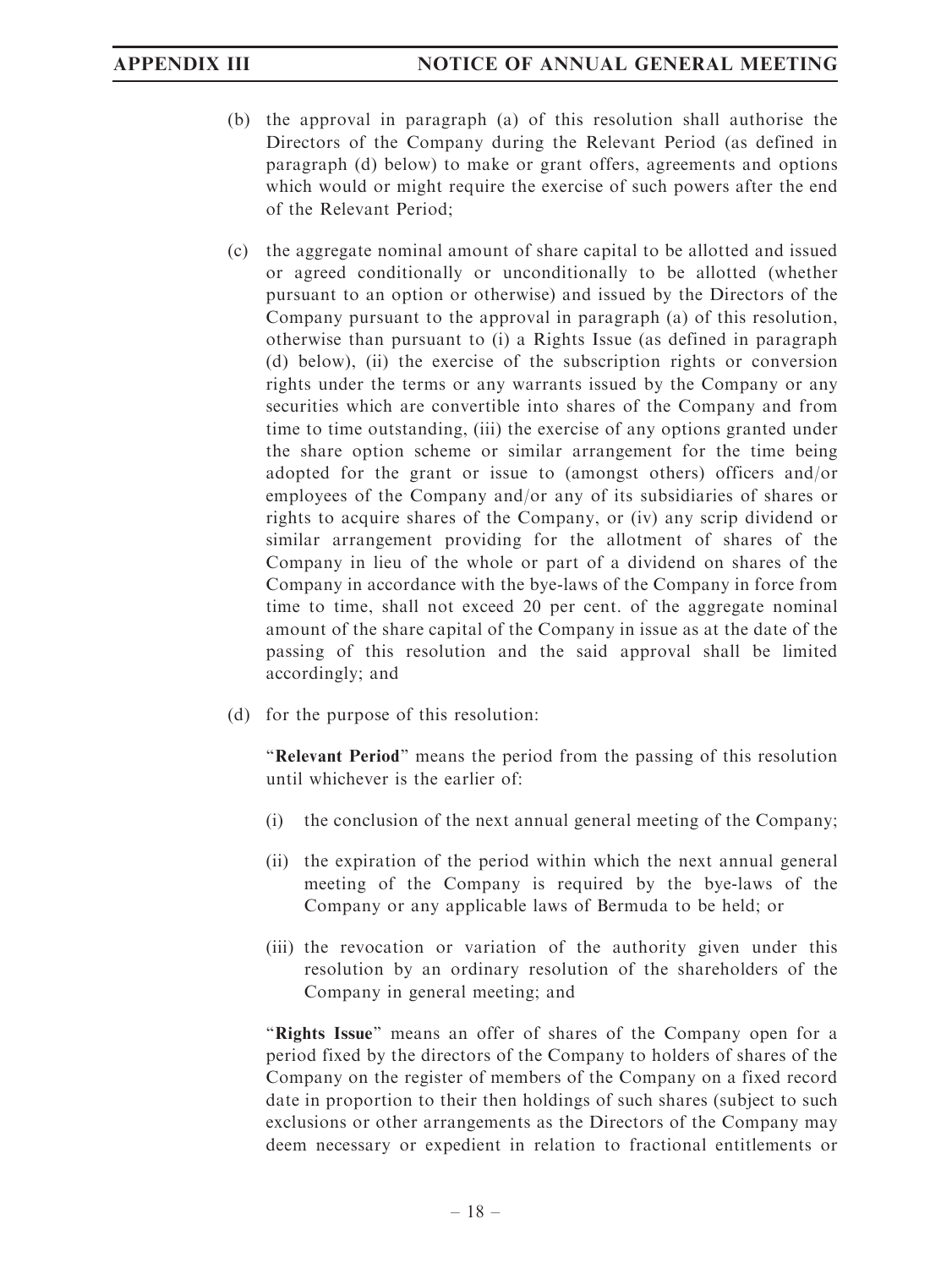having regard to any restrictions or obligations under the laws of or the requirements of any recognised regulatory body or stock exchange in any territory outside Hong Kong applicable to the Company).''

### $(B)$  "THAT:

- (a) subject to paragraph (b) of this resolution, the exercise by the Directors of the Company during the Relevant Period (as defined in paragraph (c) below) of all the powers of the Company to purchase its own shares on The Stock Exchange of Hong Kong Limited (the ''Stock Exchange'') or any other exchange on which the securities of the Company may be listed and recognised by the Securities and Futures Commission of Hong Kong and the Stock Exchange for this purpose (''Recognised Stock Exchange"), subject to and in accordance with all applicable laws and regulations of Bermuda, the bye-laws of the Company and the requirements of the Rules Governing the Listing of Securities on the Stock Exchange or any other applicable requirements of any Recognised Stock Exchange as amended from time to time, be and is hereby generally and unconditionally approved;
- (b) the aggregate nominal amount of shares which the Company may be purchased by the Company pursuant to the approval in paragraph (a) above during the Relevant Period (as defined in paragraph (c) below) shall not exceed 10 per cent. of the aggregate nominal amount of the share capital of the Company in issue as at the date of the passing of this resolution and the said approval shall be limited accordingly; and
- (c) for the purposes of this resolution:

"Relevant Period" means the period from the passing of this resolution until whichever is the earlier of:

- (i) the conclusion of the next annual general meeting of the Company;
- (ii) the expiration of the period within which the next annual general meeting of the Company is required by the bye-laws of the Company or any applicable laws of Bermuda to be held; or
- (iii) the revocation or variation of the authority given under this resolution by an ordinary resolution of the shareholders of the Company in general meeting.''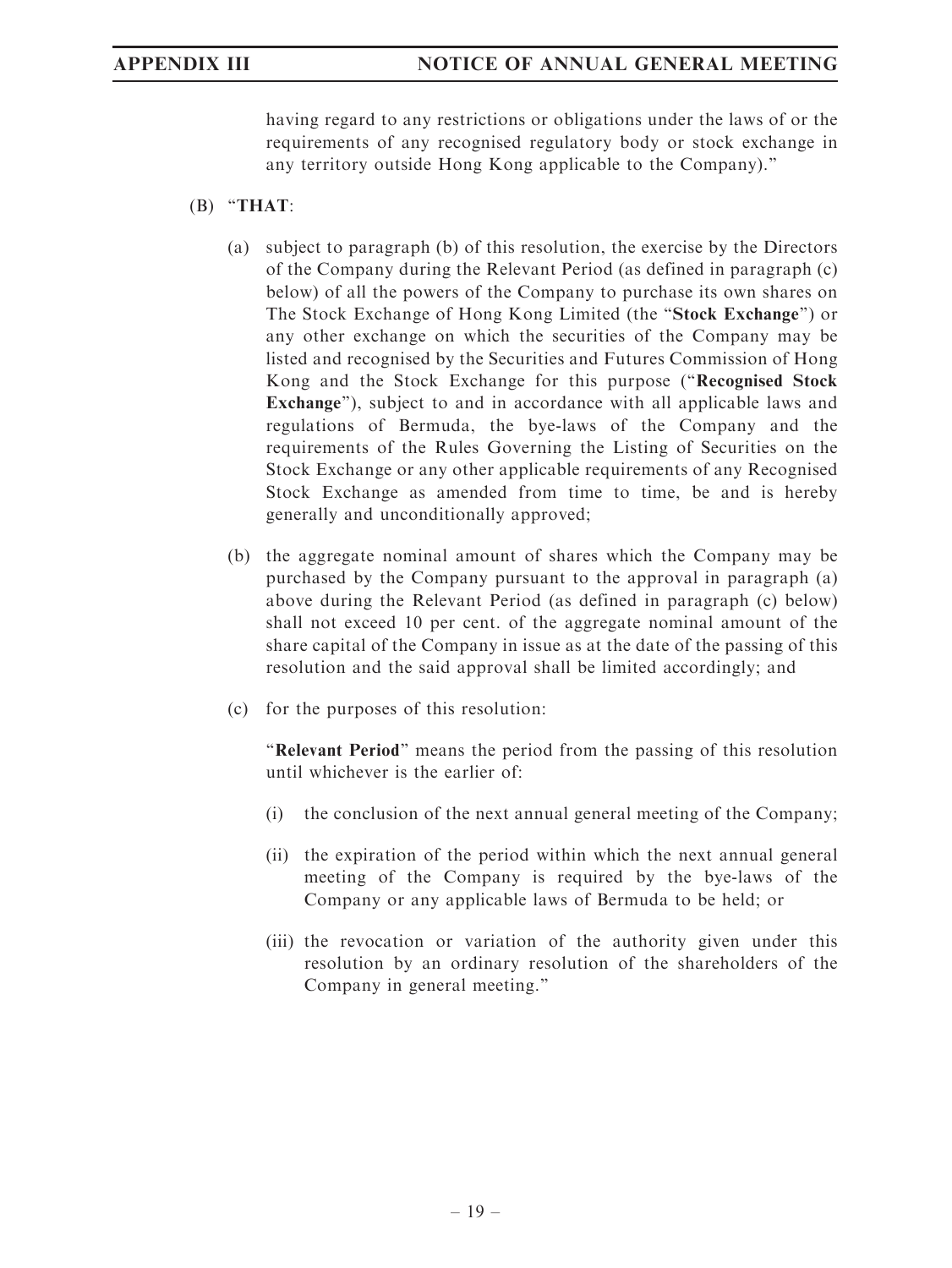### (C) ''THAT:

subject to the passing of the resolutions set out in items  $5(A)$  and  $5(B)$  in the notice convening this meeting, the aggregate nominal amount of the share capital of the Company which has been purchased by the Company pursuant to the authority granted to the Directors of the Company under the resolution set out in item 5(B) of the said notice shall be added to the aggregate nominal amount of share capital of the Company that may be allotted, issued and dealt with by the Directors of the Company pursuant to the resolution set out in item 5(A) of the said notice, provided that such amount shall not exceed 10 per cent. of the aggregate nominal amount of the share capital of the Company in issue as at the date of passing of this resolution.''

> By Order of the Board Deson Development International Holdings Limited Tjia Boen Sien Managing Director and Chairman

Hong Kong, 22 July 2021

Registered office in Bermuda: Victoria Place, 5th Floor 31 Victoria Street Hamilton HM10 Bermuda

Principal place of business: 11th Floor, Nanyang Plaza 57 Hung To Road, Kwun Tong Kowloon Hong Kong

Notes:

- 1. Any Shareholder of the Company entitled to attend and vote at the AGM is entitled to appoint another person (who must be an individual) as his proxy to attend and vote instead of him and a proxy so appointed shall have the same right as the Shareholder to speak at the AGM. A proxy need not be a Shareholder of the Company. A Shareholder who is the holder of 2 or more Shares may appoint more than one proxy to represent him and vote on his behalf at the AGM. To safeguard the health and safety of Shareholders and to prevent the spreading of the COVID-19, Shareholders are strongly encouraged to cast their votes by submitting a proxy form appointing the Chairman of the AGM as their proxy.
- 2. A form of proxy for use at the AGM is enclosed. In order to be valid, the proxy form together with the power of attorney or other authority (if any) under which it is signed or a notarially certified copy of such power or authority must be deposited at the Company's branch share registrar and transfer office in Hong Kong, Tricor Tengis Limited, at Level 54, Hopewell Centre, 183 Queen's Road East, Hong Kong as soon as possible and in any event not less than 48 hours before the time appointed for the holding of the AGM or any adjourned meeting thereof.
- 3. Completion and delivery of the form of proxy will not preclude a Shareholder of the Company from attending and voting in person at the AGM or any adjournment thereof should such Shareholder so wishes, and in such event, the instrument appointing a proxy shall be deemed revoked.